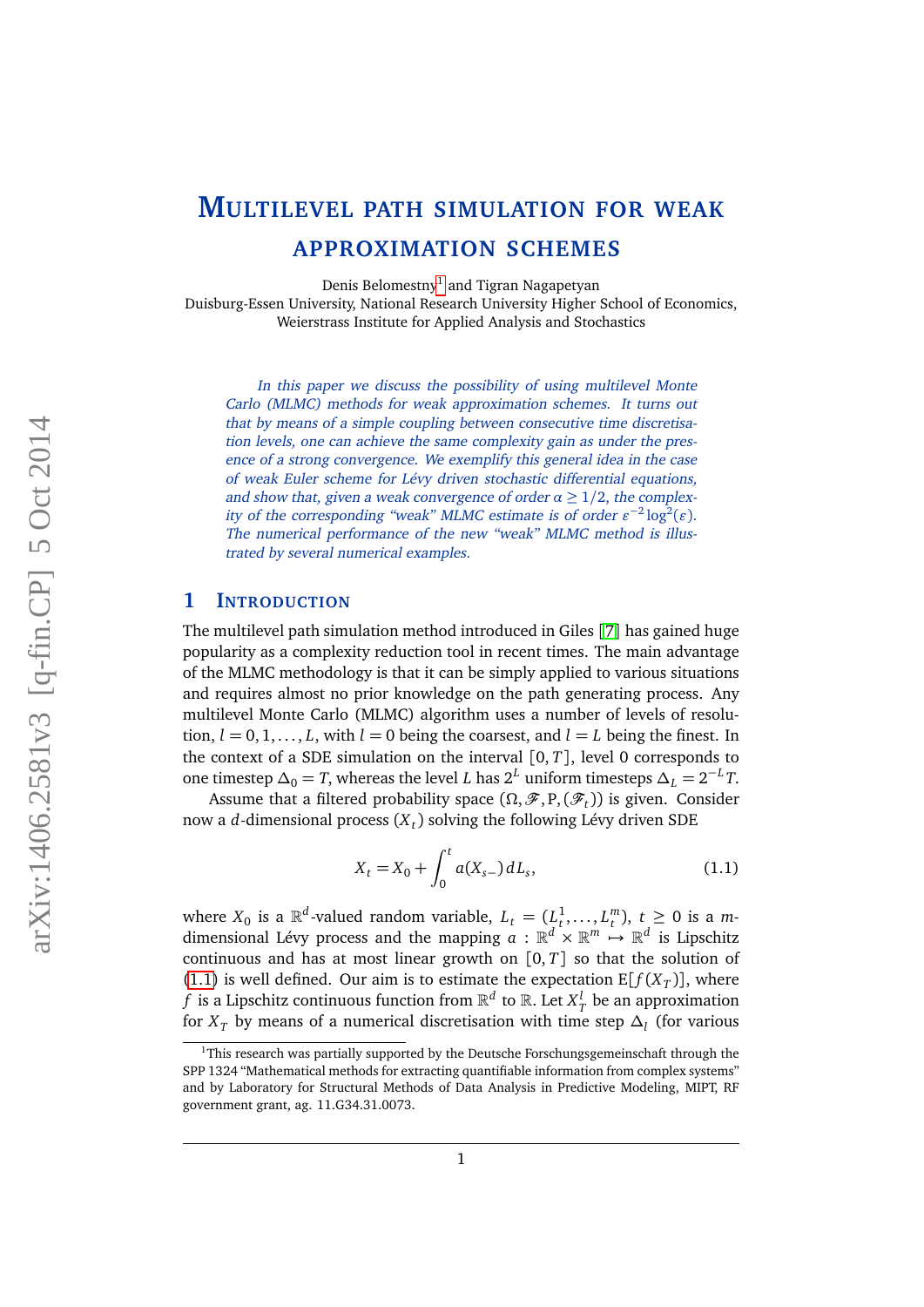discretisation methods for [\(1.1\)](#page-0-1) see, e. g. Platen and Bruti-Liberati [[16](#page-22-1)] or the recent review of Jourdain and Kohatsu-Higa [[11](#page-22-2)]). The main idea of the multilevel approach pioneered in Giles [[7](#page-22-0)] consists in writing the expectation of the finest approximation  $E[f(X_T^L)]$  as a telescopic sum

$$
E[f(X_T^L)] = E[f(X_T^0)] + \sum_{l=1}^{L} E[f(X_T^l) - f(X_T^{l-1})]
$$

and then applying Monte Carlo to estimate each expectation in the above telescopic sum. One important prerequisite for MLMC to work is that  $X_T^l$  and  $X_T^{l-1}$ are coupled in some way and this can be achieved by using the same discretised trajectories of the underlying Lévy processes to construct the consecutive approximations  $X_T^l$  and  $X_T^{l-1}$ . The degree of coupling is usually measured in terms of the variance  $\text{Var}[f(X_T^l) - f(X_T^{l-1})]$ . It is shown in Giles [[7](#page-22-0)] (see also Giles and Xia [[8](#page-22-3)]), that under the assumptions

<span id="page-1-0"></span>
$$
\left| \mathbb{E}[f(X_T^L)] - \mathbb{E}[f(X_T)] \right| \le c_1 \Delta_L^{\alpha}, \quad \text{Var}\left[f(X_T^l) - f(X_T^{l-1})\right] \le c_2 \Delta_l^{\beta}, \quad (1.2)
$$

with some  $\alpha \geq 1/2$ ,  $\beta > 0$ ,  $c_1 > 0$  and  $c_2 > 0$ , the computational complexity of the resulting multilevel estimate needed to achieve the accuracy  $\varepsilon$  (in terms of RMSE) is proportional to

$$
\mathscr{C} = \begin{cases} \varepsilon^{-2}, & \beta > 1, \\ \varepsilon^{-2} \log^2(\varepsilon), & \beta = 1, \\ \varepsilon^{-2 - (1 - \beta)/\alpha}, & 0 < \beta < 1. \end{cases}
$$

The standard way of checking the assumptions [\(1.2\)](#page-1-0) is to prove that the underlying approximation scheme has weak convergence of order *α* and strong convergence of order *β/*2. Indeed, in the latter case we have for any Lipschitz continuous function *f* ,

$$
\operatorname{Var}\left[f(X_T^l) - f(X_T^{l-1})\right] \le c_f \mathbb{E}\left[\left|X_T^l - X_T\right|^2\right] + c_f \mathbb{E}\left[\left|X_T^{l-1} - X_T\right|^2\right] \le 2c_f \Delta_l^{\beta}
$$

with some constant  $c_f > 0$  depending on *f*. However, in recent years the socalled weak approximation schemes, i.e., schemes that, in general, fulfil only the first assumption in [\(1.2\)](#page-1-0) became quite popular. The weak Euler scheme is a first-order scheme with  $\alpha = 1$ , and has been studied by many researchers. Talay and Tubaro [[19](#page-23-0)] show the first-order convergence of the weak Euler scheme. The fact that the convergence rate of the Euler scheme also holds for certain irregular functions under a Hörmander type condition has been proved by Bally and Talay [[2](#page-21-0)] using Malliavin calculus. The Itô-Taylor (weak-Taylor) high-order scheme is a natural extension of the weak Euler scheme. In the continuous diffusion case, some new discretization schemes (also called Kusuoka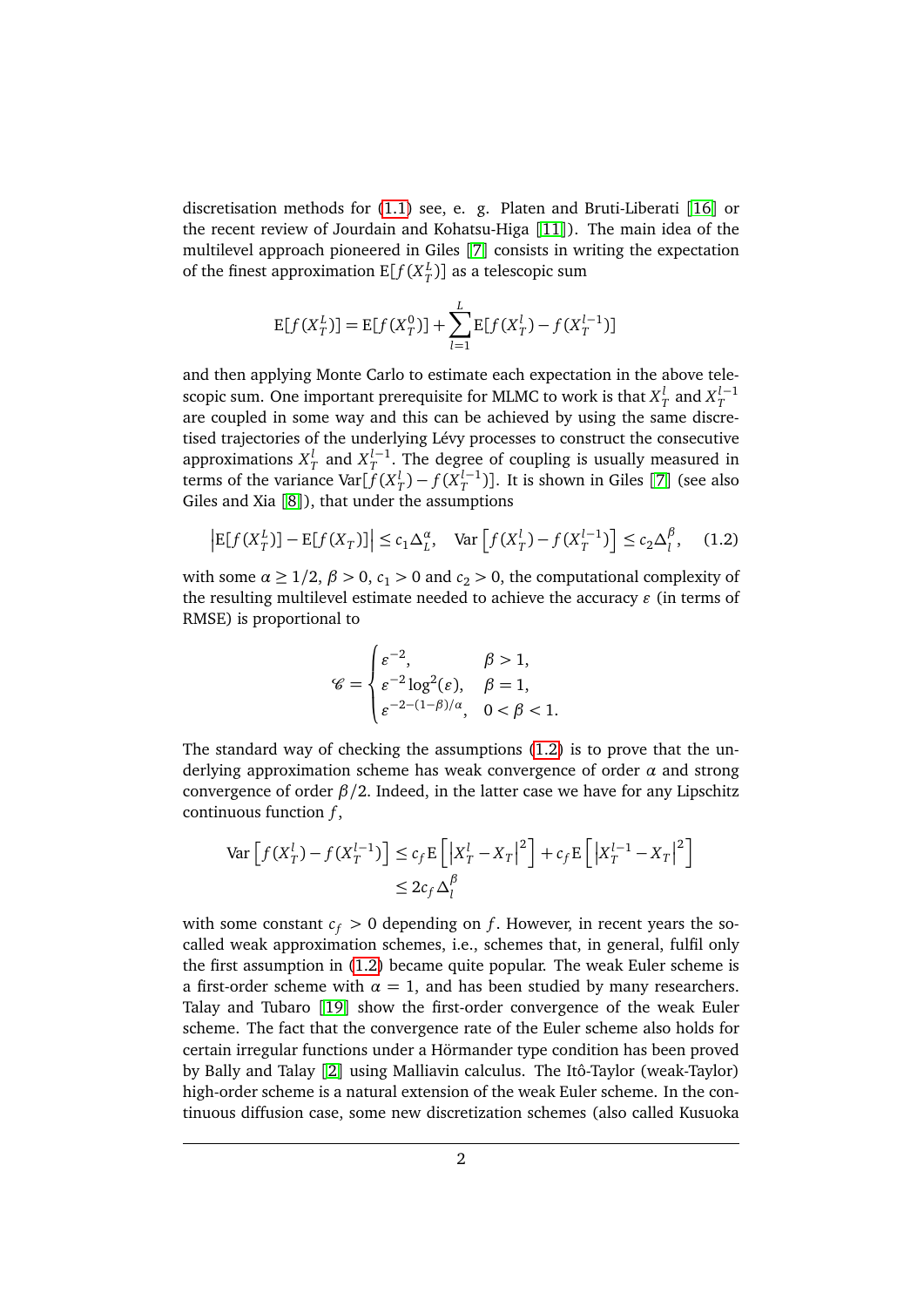type schemes) which are of order  $\alpha \geq 2$  without the Romberg extrapolation have been introduced by Kusuoka [[12](#page-22-4)], Lyons and Victoir [[13](#page-22-5)], Ninomiya and Victoir [[15](#page-22-6)], and Ninomiya and Ninomiya [[14](#page-22-7)]. A general class of weak approximation methods, comprising many well known discretisation schemes, was constructed in Kohatsu-Higa and Tanaka [[20](#page-23-1)]. The main advantage of the weak approximation schemes is that simple discrete random variables can be used instead of the Lévy increments. Unfortunately, due to the absence of the strong convergence, the MLMC methodology can not be directly used with the weak approximation schemes. In this paper we make an attempt to overcome this difficulty and develop a kind of "weak" MLMC approach which can be applied to various weak approximation schemes.

The plan of the paper is as follows. First, we recall the Euler scheme for [\(1.1\)](#page-0-1) and discuss its convergence properties. Next we show how to construct the corresponding MLMC algorithm, which is able to reduce the complexity of the standard MC to order  $\varepsilon^{-2} \log^2(\varepsilon)$  under only requirement that the Euler scheme converges weakly. Finally, we analyse the numerical performance of the presented weak MLMC algorithms.

# **2 EULER SCHEME FOR LÉVY DRIVEN SDE**

Fix some  $n \in \mathbb{N}$  and set  $\Delta = T/n$ . Denote  $\Delta L_j = L_{j\Delta} - L_{(j-1)\Delta}$ ,  $j = 1, \ldots, n$ . For a fixed random vector  $X_0$ , the Euler scheme for  $(1.1)$  reads as follows

<span id="page-2-0"></span>
$$
X_0^{\Delta} = X_0,
$$
  
\n
$$
X_{j\Delta}^{\Delta} = X_{(j-1)\Delta}^{\Delta} + a(X_{(j-1)\Delta}^{\Delta}) \Delta L_j, \quad j = 1, ..., n.
$$
\n(2.1)

The convergence of the scheme [\(2.1\)](#page-2-0) was extensively studied in the literature. The first convergence result is due to Talay and Tubaro [[19](#page-23-0)], who proved that in the case of a diffusion processes with *L* being a Brownian motion plus drift, the scheme weakly converges with order 1. In the case of the general Lévy processes, the convergence of [\(2.1\)](#page-2-0) was studied in Protter and Talay [[17](#page-22-8)], where it is shown that, under some assumption on the function *a* and the driving Lévy process  $L$ , the weak convergence rate  $1/n$  can be recovered. In fact, the main drawback of the scheme [\(2.1\)](#page-2-0) is the necessity to sample from the distribution of ∆*L<sup>j</sup>* exactly. Although such exact sampling can be possible for particular Lévy processes (see [[17](#page-22-8)] for some examples), in general this turns out to be a hard numerical problem. This is why Jacod et al [[10](#page-22-9)] proposed to replace the increments ∆*L<sup>j</sup>* of the original Lévy process by simple random vectors *ζ<sup>j</sup>* which are easy to simulate. It is shown in [[10](#page-22-9)] that if the distributions of  $\Delta L_i$  and  $\zeta_i$ are sufficiently close, then the weak convergence rate 1*/n* continues to hold. These results on weak convergence should be compared with ones on pathwise or strong convergence. In fact, the strong convergence rates usually depend on the characteristics of the Lévy process *L*. For example, Rubenthaler [[18](#page-23-2)] studied the strong error when neglecting small jumps. He obtains the estimate of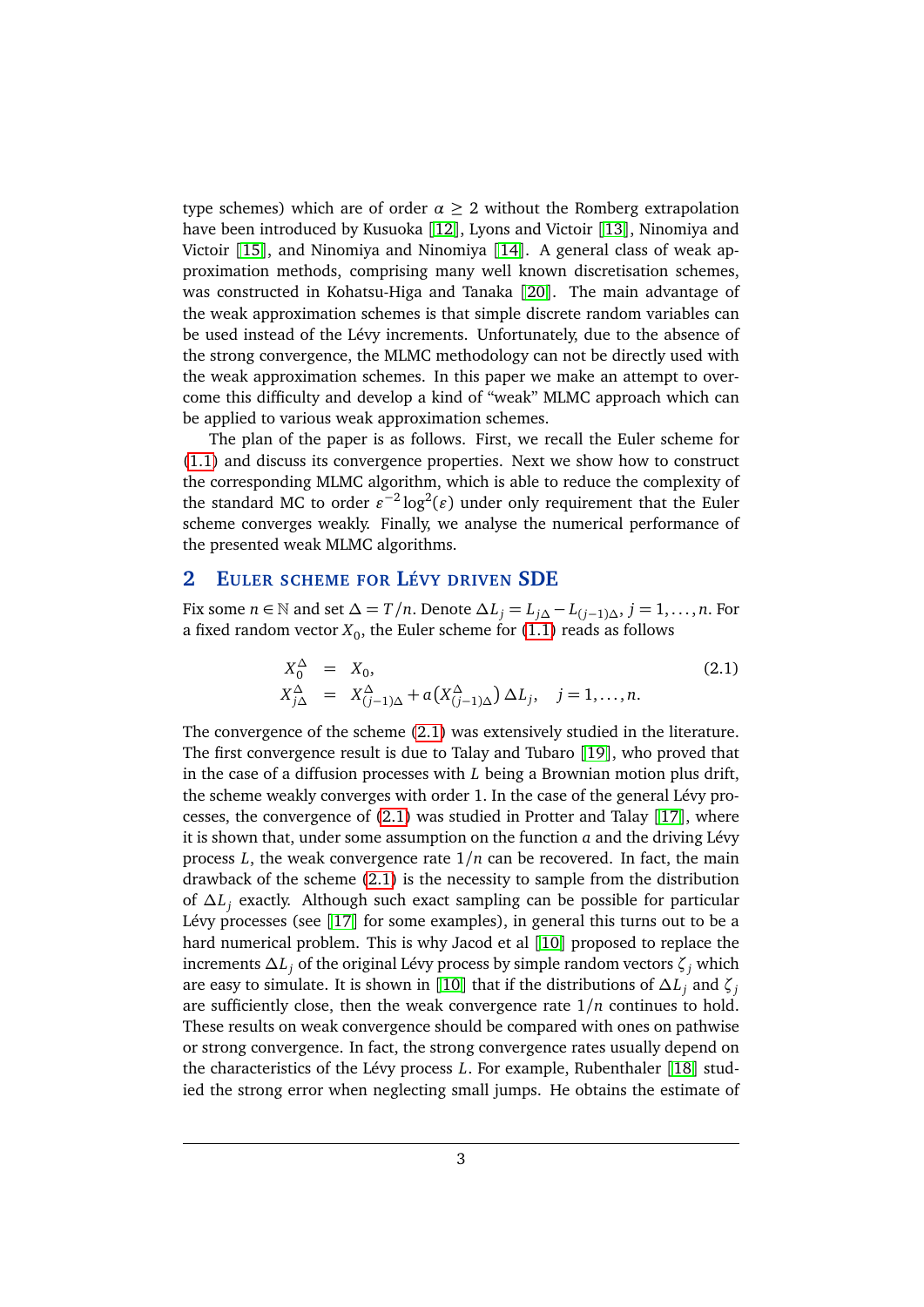the form

$$
\mathsf{E}\left[\max_{j=0,\dots,n}|X_{j\Delta}^{\Delta}-X_{j\Delta}|^{2}\right] \lesssim \left(n^{-1}+\int_{|z|\leq\epsilon}z^{2}\nu(dz)\right)
$$

with *ν* being the Lévy measure of *L*. So the rates become quite poor if *ν* diverges at zero like  $z^{-\alpha}$  with  $\alpha$  close to 2. Recently, Fournier [[6](#page-22-10)] has proposed a coupling method which allows to get better rates of pathwise convergence in a one-dimensional case. He constructed an approximation *X n*,*ε* , satisfying

$$
\mathbb{E}\left[\max_{j=0,\dots,n}|X_{j\Delta}^{n,\epsilon}-X_{j\Delta}|^2\right] \lesssim \left(n^{-1}+n\frac{m_{4,\epsilon}(\nu)}{m_{2,\epsilon}(\nu)}\right)
$$

with  $m_{k,\epsilon}(v) = \int_{|z| \le \epsilon} |z|^k v(dz)$ . The approximation  $X^{n,\epsilon}$  is constructed by replacing the jumps of *L* smaller than *ε* by an independent Brownian motion. In order to prove a bound for the Wasserstein distance between *X* and  $X^{n,\epsilon}$ , a suitable coupling was used. Note that since *X* is unknown, such coupling is not implementable. A similar coupling idea in the multidimensional setting was used in Dereich [[3](#page-21-1)] to design a multilevel path simulation approach for [\(1.1\)](#page-0-1).

# **3 MULTILEVEL PATH SIMULATION FOR WEAK EULER SCHEME**

In order to successfully apply the multilevel approach, one needs to ensure that [\(1.2\)](#page-1-0) hold. If the scheme [\(2.1\)](#page-2-0) has strong convergence of order *β/*2, i.e.,

$$
\mathbf{E}\left[\max_{j=0,\dots,n}|X_{j\Delta}^{\Delta}-X_{j\Delta}|^2\right] \lesssim \Delta^{\beta},
$$

then the conditions [\(1.2\)](#page-1-0) hold with  $\alpha = \beta/2$ . However, if some approximations  $\zeta_j$ ,  $j = 1, \ldots, n$ , are used instead of the genuine increments  $\Delta L_j$ , strong convergence is not any longer guaranteed. Here we propose a general approach how to couple two consecutive approximations of *X* in order to guarantee that the second condition in [\(1.2\)](#page-1-0) still holds with  $\beta = 1$ . In fact, this would lead to a complexity estimate  $\varepsilon^{-2} \log^2(\varepsilon)$ , does not matter how small is  $\alpha \geq 1/2$ .

## **3.1 COUPLING IDEA**

Let us fix two natural numbers  $n_c$  ("coarse" discretisation level) and  $n_f$  ("fine" discretisation level) with  $n_f = 2 \cdot n_c$  and set  $\Delta_c = T/n_c$ ,  $\Delta_f = T/n_f$ . In order to couple the Euler approximations  $X^{\Delta_c}$  and  $X^{\Delta_f}$ , we are going to couple the random matrices  $\zeta^c \doteq (\zeta_1^c, \dots, \zeta_{n_c}^c) \in \mathbb{R}^{n_c} \otimes \mathbb{R}^m$  and  $\zeta^f \doteq (\zeta_1^f)$  $\{f_1,\ldots,\zeta_{n_f}^f\} \in \mathbb{R}^{n_f}$  ⊗ R *<sup>m</sup>*. We define the approximation *ζ c* for the increments on the coarse level in such a way that the differences

$$
\zeta_j^c - \zeta_{2j-1}^f - \zeta_{2j}^f, \quad j = 1, \dots, n_c.
$$
 (3.1)

are small. In particular, we can take  $\zeta_j^c = \zeta_{2j-1}^f + \zeta_2^f$  $y_2^{\prime}$ . The idea behind this coupling is very simple: in the case of the genuine Lévy increments we would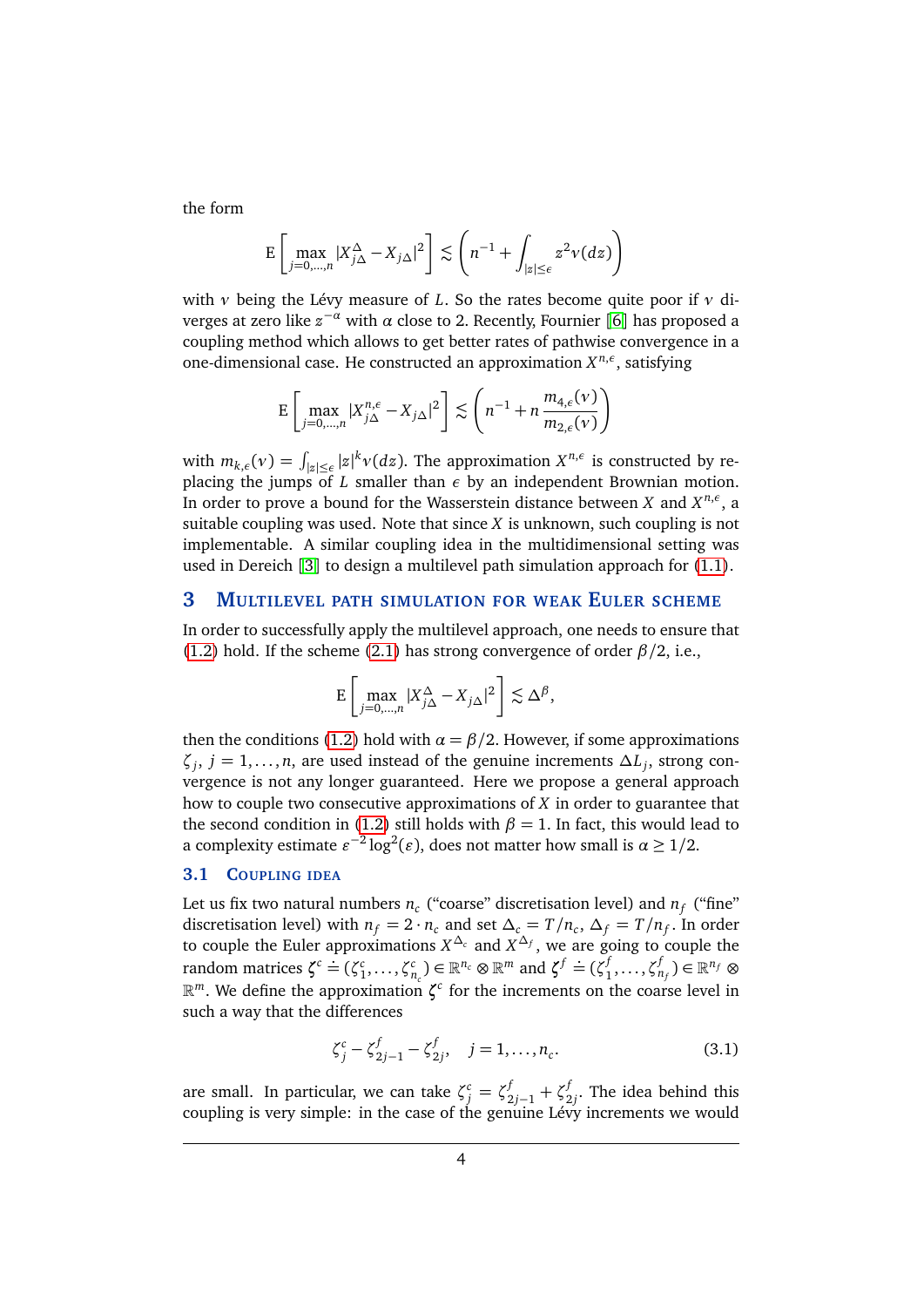$$
\Delta^{f} L_{2j-1} + \Delta^{f} L_{2j} = L_{2j\Delta} - L_{2(j-1)\Delta} = \Delta^{c} L_{j}.
$$

Suppose that *ζ f*  $\mathcal{I}_{1}^{f}, \ldots, \mathcal{I}_{n_{f}}^{f}$  are i.i.d. random vectors with moments  $m_{f,1} =$  $\stackrel{\scriptscriptstyle \perp}{=} \Big\Vert E[\zeta_j^f]$  $\int\limits_j^f$ ] $\big\|$ and  $m_{f,2} \doteq E \left[ \left\| \zeta_j^f \right\| \right]$  $\int\limits_{j}^{t}||^{2}$ ]. The following proposition holds.

<span id="page-4-2"></span>**Proposition 1.** *Suppose that the coefficient function a in* [\(1.1\)](#page-0-1) *is uniformly Lipschitz and has at most linear growth, i.e.,*

$$
||a(x) - a(x')|| \le L_a ||x - x'||, \quad ||a(x)||^2 \le B_a^2 (1 + ||x||^2)
$$
 (3.2)

 $f$ *or* any  $x, x' \in \mathbb{R}^d$  and some positive constants  $L_a$  and  $B_a$ . Denote  $\mathscr{R}_j \doteq \zeta_j^c - \zeta_j^c$  $\zeta_{2j-1}^f - \zeta_2^f$  $\mathcal{L}^{f}_{2j}$  and suppose that  $\mathscr{R}_{j},\ j=1,\ldots,n_{c},$  are zero mean i. i. d. random  $vectors.$  Moreover, assume that  $\mathrm{E}[\|X_0\|^2]<\infty,$  then the following estimate holds

$$
\mathbb{E}\left[\max_{j=0,\dots,n_c} \left| X_{j\Delta}^{\Delta_f} - X_{j\Delta}^{\Delta_c} \right|^2 \right] \le c_1 \left( n_f m_{f,2}^2 + n_f^2 m_{f,1}^2 m_{f,2} + n_f \mathbb{E}\left[ \|\mathcal{R}_1\|^2 \right] \right) \times \exp\left[ c_2 \left( n_f m_{f,2} + n_f^2 m_{f,1}^2 \right) \right] \tag{3.3}
$$

*for some constants*  $c_1 > 0$ *,*  $c_2 > 0$  *depending on*  $L_a$  *and*  $B_a$ *.* 

<span id="page-4-1"></span>**Corollary 2.** *If*  $m_{f,2} = O(\Delta_f)$ ,  $m_{f,1} = O(\Delta_f)$  and  $E[\|\mathcal{R}_1\|^2] = O(\Delta_f^2)$  for  $\Delta_f \rightarrow 0$ , *then* 

<span id="page-4-0"></span>
$$
\mathrm{E}\left[\max_{j=0,\dots,n_c}\left|X_{j\Delta}^{\Delta_f}-X_{j\Delta}^{\Delta_c}\right|^2\right]=O(\Delta^f),\quad \Delta^f\to 0.
$$

**DISCUSSION** First note that the conditions for [\(3.3\)](#page-4-0) to hold are formulated not in terms of the original increments (∆*L<sup>j</sup>* ), but rather in terms of their approximations (*ζ<sup>j</sup>* ). For the case of the exact increments, we obviously have  $m_{f,2} = O(\Delta_f)$  and  $m_{f,1} = O(\Delta_f)$ , provided

$$
\int_{\mathbb{R}^d} ||z||^2 \nu(dz) < \infty,
$$

where *ν* is a Lévy measure of *L*. Furthermore, observe that under the assump-tions of Corollary [2,](#page-4-1) the second condition in [\(1.2\)](#page-1-0) holds with  $\beta = 1$  independently of the strong convergence order for the corresponding Euler scheme. Finally, let us stress that the assumptions on the coefficient function *a* are quite weak and standard in the framework of Lévy driven SDEs. In fact, they are needed to guarantee existence and uniqueness of the solution of [\(1.1\)](#page-0-1) (see, e.g., Ikeda and Watanabe [[21](#page-23-3)]).

get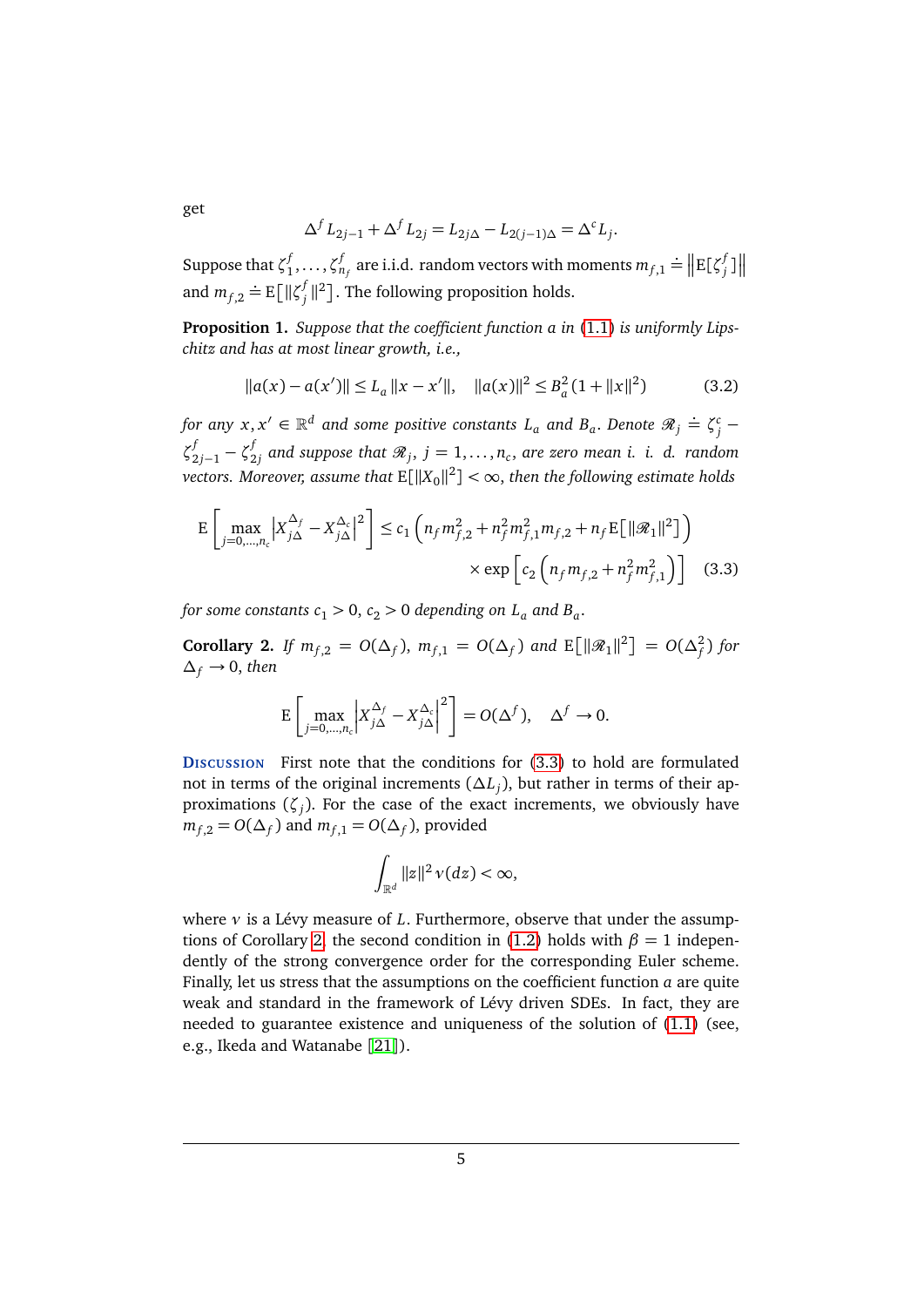#### <span id="page-5-2"></span>**3.2 MLMC ALGORITHM**

Fix some  $L > 0$  and set  $\Delta_l = 2^{-l}T, l = 0, \ldots, L$ . Denote

$$
\boldsymbol{\zeta}_L \ \doteq \ \ (\boldsymbol{\zeta}_{L,1},\ldots,\boldsymbol{\zeta}_{L,2^L}) \in \mathbb{R}^{2^L} \otimes \mathbb{R}^m,
$$

where the columns of the matrix  $\zeta_L$  are i.i.d. random vectors in  $\mathbb{R}^m$ . Now  $\mathbf{v}$  *we define recursively the independent random matrices*  $\boldsymbol{\zeta}_{L-1}, \ldots, \boldsymbol{\zeta}_0$  with  $\boldsymbol{\zeta}_l$  ∈  $\mathbb{R}^{2^l}\otimes\mathbb{R}^m$  via  $\pmb{\zeta}_{l-1}\thicksim\pmb{\zeta}(\pmb{\zeta}_l) = (\zeta_1(\pmb{\zeta}_l),\ldots,\zeta_{l-1}(\pmb{\zeta}_l)),$  where each vector  $\zeta_j(\pmb{\zeta}_l)$  is coupled with *ζl*,2*j*−<sup>1</sup> and *ζl*,2*<sup>j</sup>* in such a way that all differences

$$
\zeta_j(\zeta_l) - \zeta_{l,2j-1} - \zeta_{l,2j}, \quad j = 1, ..., 2^{l-1},
$$

are small. For example, one can simply put

<span id="page-5-0"></span>
$$
\varsigma_j(\zeta_l) = \zeta_{l,2j-1} + \zeta_{l,2j}, \quad j = 1, \dots, 2^{l-1}.
$$
 (3.4)

Next, for any  $l=1,\ldots,L,$  and any random matrix  $\boldsymbol{\zeta}\in\mathbb{R}^{2^{l}}\otimes\mathbb{R}^{m},$  consider the approximations

$$
X_0^l(\zeta) = X_0,
$$
  
\n
$$
X_{j\Delta_l}^l(\zeta) = X_{(j-1)\Delta_l}^l(\zeta) + a(X_{(j-1)\Delta_l}^l(\zeta)) \zeta_j
$$

with  $j = 1, ..., 2^l$ , and some r. v.  $X_0 \in \mathbb{R}^d$ . Finally, fix a vector of natural numbers  $\mathbf{N} = (N_0, \ldots, N_L)$  and define a weak MLMC estimate for  $\mathbb{E}[f(X_T)]$  as follows

$$
Y_{L,N} \doteq \frac{1}{N_0} \sum_{n=1}^{N_0} \left[ f(X_T^0(\zeta^{(n)}) \right] + \sum_{l=1}^L \frac{1}{N_l} \sum_{n=1}^{N_l} \left[ f(X_T^l(\zeta_l^{(n)})) - f(X_T^{l-1}(\overline{\zeta}_l^{(n)})) \right],
$$

where  $\overline{\zeta}_l^{(n)} = \varsigma(\zeta_l^{(n)})$ *l* **)** and *ζ* (*n*)  $l_l^{(n)}$ , *n* = 1,...,*N*<sub>*l*</sub>, are i.i.d. copies of ζ<sub>*l*</sub>.

**Proposition 3.** *Suppose that the the function f is Lipschitz continuous and that the distribution of ζ<sup>L</sup> is chosen in such a way that*

<span id="page-5-1"></span>
$$
\left| \mathbb{E}[f(X_T^L(\zeta_L))] - \mathbb{E}[f(X_T)] \right| \le c\Delta_L^{\alpha} \tag{3.5}
$$

*for some c >* 0 *and α* ≥ 1*/*2. *Then under the assumptions of Proposition [1](#page-4-2) and Corollary [2,](#page-4-1) and under a proper choice of* **N** *and L*, *the complexity of the estimate*  $Y_{L,N}$  *needed to achieve the accuracy*  $\varepsilon$  (as measured by RMSE) is of order  $\varepsilon^{-2} \log^2(\varepsilon)$ .

*Remark* 4. The distribution of the matrix  $\boldsymbol{\zeta}_{l}$  under coupling [\(3.4\)](#page-5-0), changes with *l* in a rather simple way and can be found explicitly in many interesting cases (see examples below). In general, one can compute the characteristic function of each vector *ζl*,*<sup>j</sup>* in a closed form, provided the characteristic function of *ζL*,*<sup>j</sup>* is known explicitly. Using the Fourier inversion formula, one can then compute the density of each *ζl*,*<sup>j</sup>* . Let us also note that there is a lot of freedom in the choice of the finest approximation *ζ<sup>L</sup>* satisfying [\(3.5\)](#page-5-1).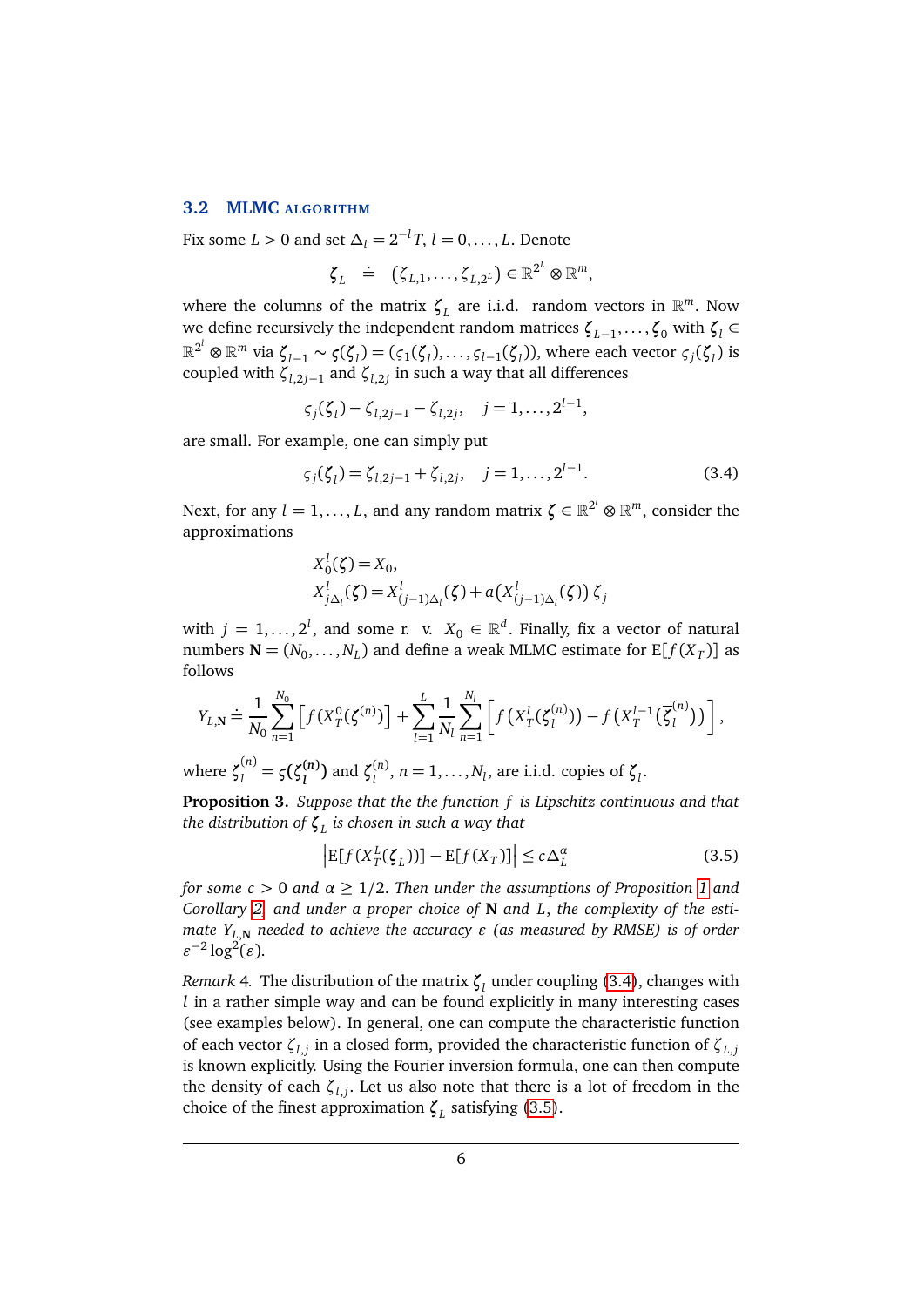## <span id="page-6-2"></span>**4 EXAMPLES**

#### <span id="page-6-1"></span>**4.1 DIFFUSION PROCESSES**

Consider now a *d*-dimensional diffusion process  $(X_t)$  solving the SDE

<span id="page-6-3"></span>
$$
X_t = b(X_t)dt + \sigma(X_t)dW_t, \quad t \in [0, T],
$$
\n(4.1)

where  $W_t = (W^1, \ldots, W^m)$  is a *m*-dimensional Brownian motion,  $b : \mathbb{R}^d \to$  $\mathbb{R}^d$  and  $\sigma:\mathbb{R}^d\to\mathbb{R}^d\times\mathbb{R}^m$  are Lipschitz continuous functions. Although the increments of Wiener process can be simulated exactly, we can consider the following weak Euler scheme

$$
X_0^{\Delta} = X_0,
$$
  
\n
$$
X_{j\Delta}^{\Delta} = X_{(j-1)\Delta}^{\Delta} + b(X_{(j-1)\Delta}^{\Delta})\Delta + \sum_{k=1}^{m} \sigma_k(X_{(j-1)\Delta}^{\Delta}) \xi_j^k,
$$

where  $j = 1, \ldots, n$ , and i.i.d. random variables  $(\xi_j^k)$  satisfy

<span id="page-6-0"></span>
$$
\left| \mathbf{E}[\xi_j^1] \right| + \left| \mathbf{E}[(\xi_j^1)^3] \right| + \left| \mathbf{E}[(\xi_j^1)^2] - \Delta \right| \le c\Delta^2.
$$
 (4.2)

Under some additional assumptions on the coefficient functions *b* and  $\sigma$ , and the output function *f* spelled out in Talay and Tubaro [[19](#page-23-0)] and Bally and Talay [[2](#page-21-0)], it holds

$$
\left| \mathbb{E}[f(X_T^{\Delta})] - \mathbb{E}[f(X_T)] \right| \le c\Delta
$$

for some *c >* 0. The simplest way of constructing a r.v. *ξ* with the property [\(4.2\)](#page-6-0) is to take

$$
P\left(\xi_j^i = \pm \sqrt{\Delta}\right) = \frac{1}{2}, \quad i = 1, \dots, m. \tag{4.3}
$$

Observe that distribution of the components of the vector *ξ<sup>l</sup>* under coupling [\(3.4\)](#page-5-0) in the ML algorithm, is closely related to the Binomial distribution, namely

<span id="page-6-4"></span>
$$
\frac{\xi_{l,j}^{i}}{2\sqrt{\Delta_{L}}} + 2^{L-l-1} \sim \text{Bi}\left(2^{L-l}, \frac{1}{2}\right). \tag{4.4}
$$

Hence the generation of variates *ξ i l*,*j* is straightforward when a generator of binomially distributed random variates is available. For a fixed *L*, the weak MLMC algorithm implies generation of  $ξ<sub>l</sub>$  for *l* starting from 0 up to *L*. Since all probabilities of distributions Bi 2 *L*−*l* , 1 2 for  $l \in \{0, 1, \ldots, L\}$  are rational numbers, table look-up or alias methods (see [[4](#page-21-2)]) can be used to achieve fast single random number generation. Since the distributions of *ξ<sup>l</sup>* do not change between different runs of the MLMC method, all the preprocessing required can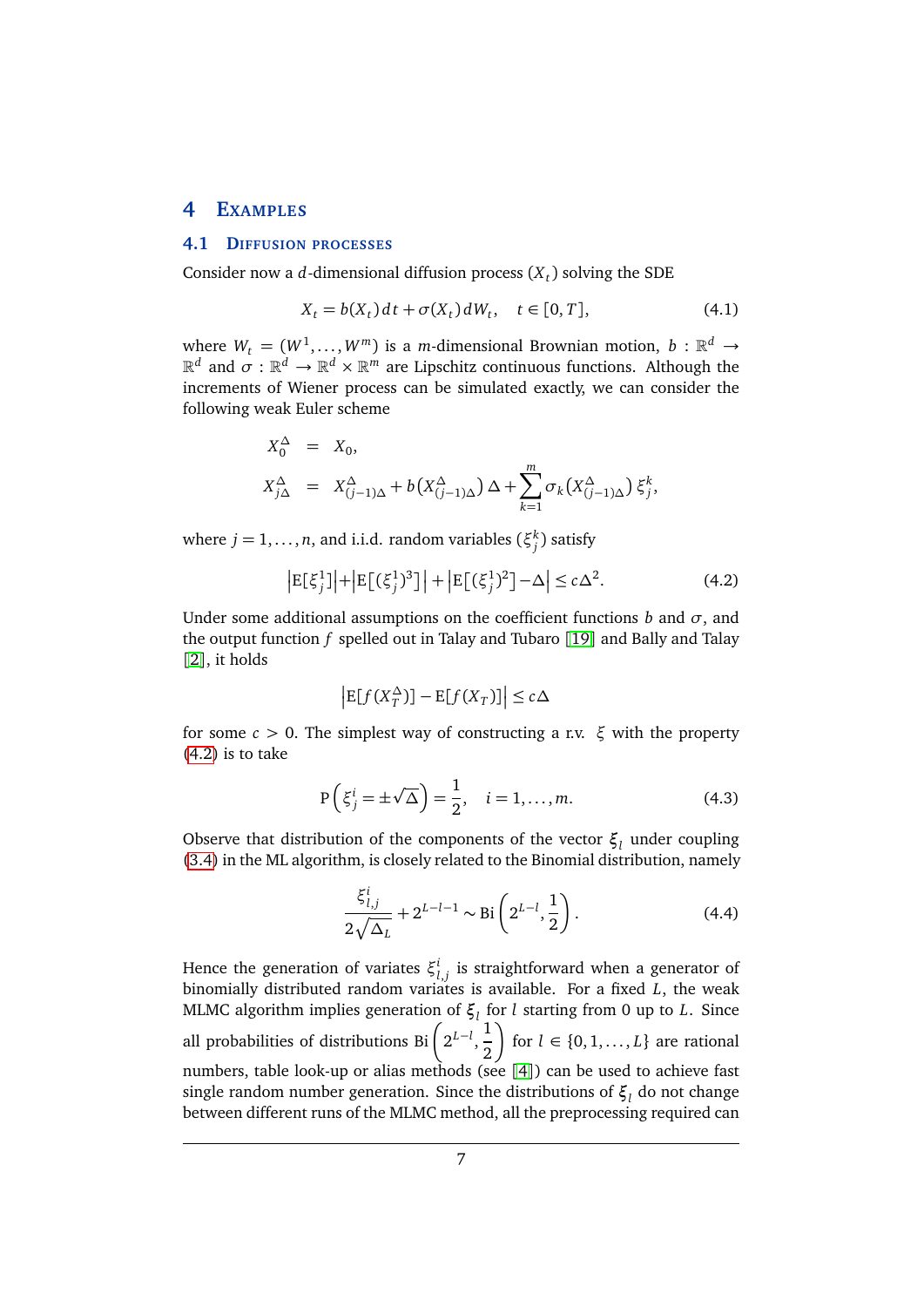be done only once and the resulting tables can be stored. In problem-specific hardware (FPGA or ASIC) these tables can be kept in permanent shared constant storage, which is often cheap, fast and abundant. With table lookup methods this would provide *O*(*L*) worst-case single random variate generation time at the price of storing  $O(2^{L+1})$  items of preprocessing data, and with alias methods it is possible to attain *O*(1) worst-case single random variate generation time at the price of storing  $O(2^{L+1})$  items of preprocessing data. Note that the whole procedure of binomial increments generation can be implemented with the use of integer numbers only. Therefore, a good MLMC implementation for binomial increments can possibly outperform its counterpart for Normal increments.

## <span id="page-7-1"></span>**4.2 JUMP DIFFUSION PROCESSES**

Consider now a *d*-dimensional jump diffusion process (*X<sup>t</sup>* ) solving the SDE

<span id="page-7-0"></span>
$$
X_t = X_0 + \int_0^t b(X_s) \, ds + \int_0^t \sigma(X_s) \, dW_s + \int_0^t \int_{\mathcal{X}} \rho(X_{s-}, z) \, N(ds, dz), \quad (4.5)
$$

where  $W_t = (W_t^1, \dots, W_t^m)$  is a standard *m*-dimensional  $\mathscr{F}_t$ -adapted Brownian motion and  $N(ds,dz)$  is a Poisson counting measure on  $\mathbb{R}^+ \times \mathscr{Z}$  with a finite intensity measure *ν*(*dz*). We assume *W* and *N* are independent, and that the  $\mathfrak{m}$ appings  $b:\mathbb{R}^d\mapsto\mathbb{R}^d,$   $\sigma:\mathbb{R}^d\mapsto\mathbb{R}^d\otimes\mathbb{R}^m$  and  $\rho:\mathbb{R}^d\times\mathscr{Z}\mapsto\mathbb{R}^d$  are Lipschitz continuous and have at most linear growth on [0, *T*] so that the solution of [\(4.5\)](#page-7-0) is well defined.

Let  $\Gamma = \{-1, 0, ..., m\}$ ,  $M = \{\gamma = (\gamma_1, ..., \gamma_l) : \gamma_i \in \Gamma, l \ge 0\}$ , and  $\emptyset$ stands for the empty set. For any nonempty  $\gamma = (\gamma_1, \dots, \gamma_l) \in M$ , denote  $\gamma = (\gamma_2, \dots, \gamma_l), \gamma = (\gamma_1, \dots, \gamma_{l-1}), |\gamma| = l, ||\gamma|| = |\gamma| + \text{number of zero com-}$ ponents of  $\gamma$  and  $\langle \gamma \rangle$  is the number of negative components of  $\gamma$ . For any mapping  $\phi \in C^2(\mathbb{R}^d)$ , define the operators associated with [\(4.5\)](#page-7-0)

$$
\mathcal{L}_{-1}[\phi](x; z) \doteq \phi(x + \rho(x, z)) - \phi(x),
$$
  

$$
\mathcal{L}_{0}[\phi](x) \doteq \sum_{i=1}^{d} b_{i}(x)\partial_{i}\phi(x) + \frac{1}{2}\sum_{i,j=1}^{d} \varsigma_{ij}(x)\partial_{ij}\phi(x),
$$
  

$$
\mathcal{L}_{j}[\phi](x) \doteq \sum_{i=1}^{d} \sigma_{ij}(x)\partial_{i}\phi(x), \quad j = 1, ..., m,
$$

where

$$
\varsigma_{ij}(x) \doteq \sum_{l=1}^m \sigma_{il}(x) \sigma_{jl}(x) \text{ and } \partial_j \doteq \frac{\partial}{\partial x^j}.
$$

The composite operator is defined recursively as

$$
\mathscr{L}_{\gamma}[\phi](x; z_1,\ldots,z_{\langle \gamma \rangle}) = \mathscr{L}_{\gamma_1}\Big(\mathscr{L}_{-\gamma}[\phi](x; z_1,\ldots,z_{\langle \gamma \rangle})\Big)
$$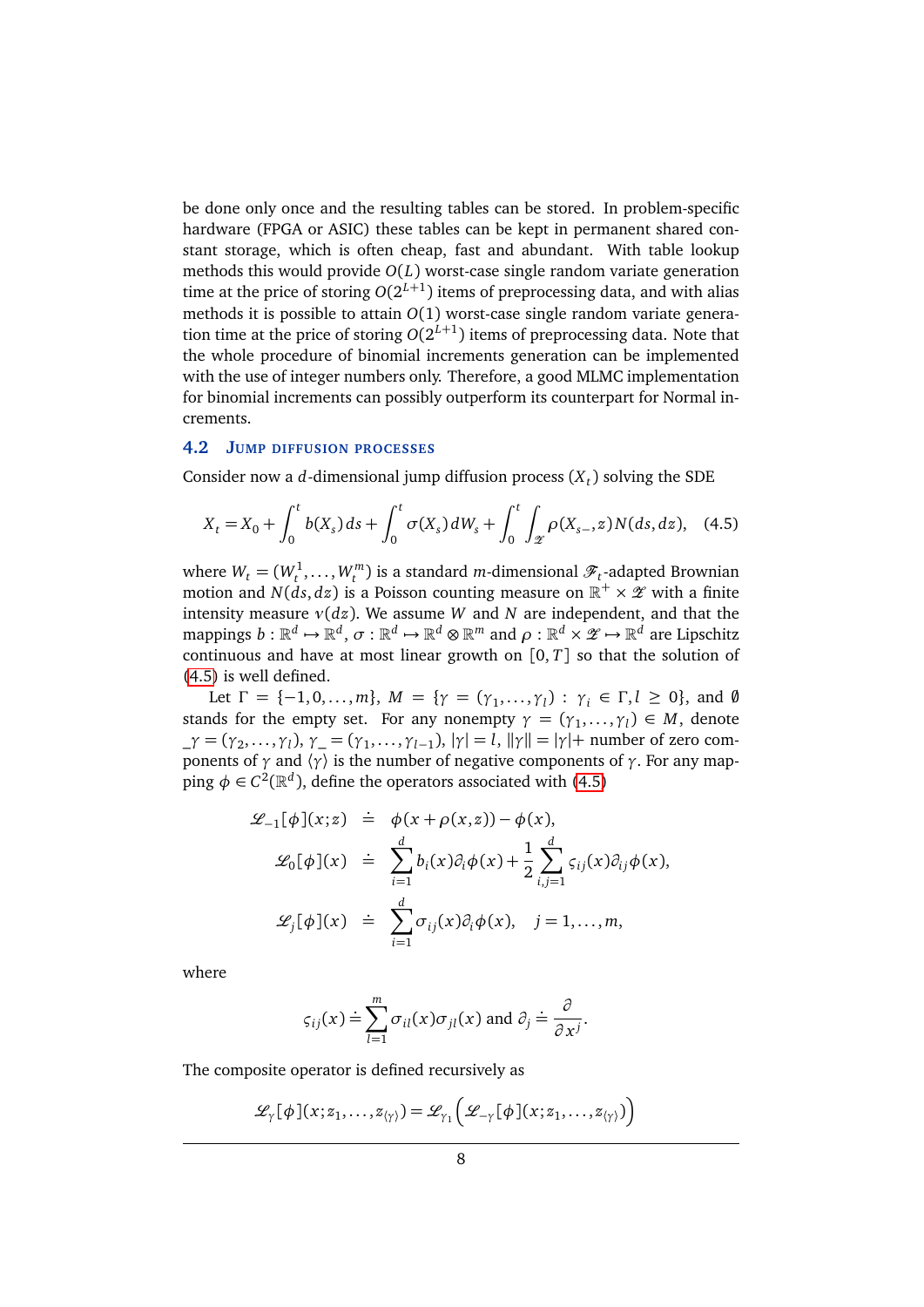if  $\gamma_1 \geq 0$  and via

$$
\mathcal{L}_{\gamma}[\phi](x; z_1,\ldots,z_{\langle \gamma \rangle}) = \mathcal{L}_{\gamma}[\phi](x+\rho(x,z_1); z_2,\ldots,z_{\langle \gamma \rangle})
$$
  
-
$$
\mathcal{L}_{\gamma}[\phi](x; z_2,\ldots,z_{\langle \gamma \rangle})
$$

otherwise. Denote  $\Delta N_j = N\left(\left[\frac{j-1}{\Delta}, j\Delta\right], \mathcal{L}\right)$ , then the Euler scheme for [\(4.5\)](#page-7-0) reads as follows

$$
X_0^{\Delta} = X_0,
$$
  
\n
$$
X_{j\Delta}^{\Delta} = X_{(j-1)\Delta}^{\Delta} + a(X_{(j-1)\Delta}^{\Delta})\Delta + \sum_{k=1}^{m} b_k(X_{(j-1)\Delta}^{\Delta})\Delta W_j^k
$$
  
\n
$$
+ \sum_{k=1}^{\Delta N_j} \rho(X_{(j-1)\Delta}^{\Delta}, Z_{jk}), \quad j = 1, ..., n,
$$

where  $Z_{jk}$ ,  $k = 1, ..., N_j$ , are independent random variables with the law  $\frac{v(dz)}{v(\mathscr{L})}$ . The (essentially) weak Euler scheme can be constructed by replacing the random variables  $\Delta W^k_j$  and  $\Delta N_j$  by simple approximations  $\xi^k_j$  and  $\eta_j$ , respectively which satisfy

$$
\begin{aligned} \left| \mathbf{E}[\xi_j^k] \right| + \left| \mathbf{E}[(\xi_j^k)^3] \right| + \left| \mathbf{E}[(\xi_j^k)^2] - \Delta \right| &= O(\Delta^2), \\ \left| \mathbf{E}[(\eta_j)^l] - \nu(\mathcal{Z})\Delta \right| &= O(\Delta^2), \quad l = 1, 2, 3. \end{aligned}
$$

for some  $c > 0$ . In particular, one can take

$$
P(\xi_j^i = \sqrt{\Delta}) = \frac{1}{2}, \quad P(\xi_j^i = -\sqrt{\Delta}) = \frac{1}{2},
$$
  
\n
$$
P(\eta_j = 1) = p, \quad P(\eta_j = 0) = 1 - p,
$$
 (4.6)

where  $|p - \Delta v(\mathscr{Z})| = O(\Delta^2)$ . Moreover, the random variables  $(Z_{j,k})$  can be replaced by i.i.d. random variables (*ζj*,*<sup>k</sup>* ) satisfying

<span id="page-8-1"></span><span id="page-8-0"></span>
$$
E\left[L_{\gamma}[\Phi](x,\zeta_{1,l_1}\ldots,\zeta_{\langle\gamma\rangle,l_{\langle\gamma\rangle}})\right] = E\left[L_{\gamma}[\Phi](x,Z_{1,l_1}\ldots,Z_{\langle\gamma\rangle,l_{\langle\gamma\rangle}})\right]
$$
(4.7)

and

$$
\mathbf{E}\left[L_{\gamma}[\Phi](x,\zeta_{1,l_1}\ldots,\zeta_{\langle\gamma\rangle,l_{\langle\gamma\rangle}})L_{\gamma}^{\top}[\Phi](x,\zeta_{1,l_1}\ldots,\zeta_{\langle\gamma\rangle,l_{\langle\gamma\rangle}})\right] = \n= \mathbf{E}\left[L_{\gamma}[\Phi](x,Z_{1,l_1}\ldots,Z_{\langle\gamma\rangle,l_{\langle\gamma\rangle}})L_{\gamma}^{\top}[\Phi](x,Z_{1,l_1}\ldots,Z_{\langle\gamma\rangle,l_{\langle\gamma\rangle}})\right]
$$
\n(4.8)

for  $\Phi(x) \equiv x$ , all  $x \in \mathbb{R}^d$ ,  $|\gamma| \le 2$  with  $\langle \gamma \rangle > 0$  and  $k = 1, 2$ , where *Z* is distributed according to  $v(dz)/v(z)$ .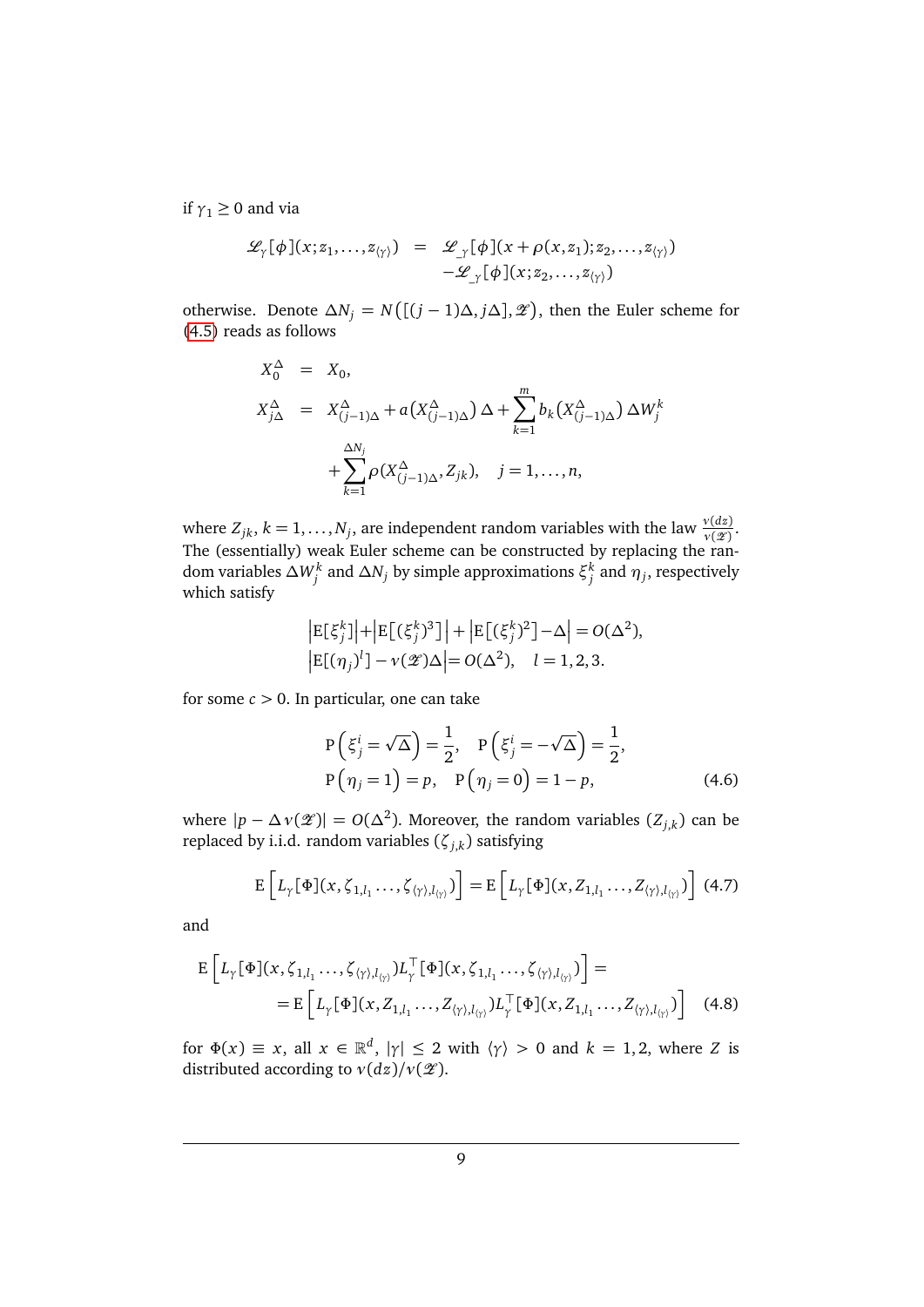*Remark* 5*.* If  $d = m = 1$ , then coefficients functions of order  $|\gamma| = 2$  with  $\langle \gamma \rangle > 0$ take the form

$$
L_{(0,-1)}[\Phi](x,\zeta_{1,l_1}) = b(x)\partial_x \rho(x,\zeta_{1,l_1}),
$$
  
\n
$$
L_{(1,-1)}[\Phi](x,\zeta_{1,l_1}) = \sigma(x)\partial_x \rho(x,\zeta_{1,l_1}),
$$
  
\n
$$
L_{(-1,0)}[\Phi](x,\zeta_{1,l_1}) = b(x+\rho(x,\zeta_{1,l_1})) - a(x),
$$
  
\n
$$
L_{(-1,1)}[\Phi](x,\zeta_{1,l_1}) = \sigma(x+\rho(x,\zeta_{1,l_1})) - b(x),
$$
  
\n
$$
L_{(-1,-1)}[\Phi](x,\zeta_{1,l_1},\zeta_{1,l_2}) = \rho(x+\rho(x,\zeta_{1,l_1}),\zeta_{1,l_2}) - \rho(x,\zeta_{1,l_2}).
$$

If moreover  $\rho(x, u) = xu$ ,  $a(x) = a_0 + a_1 x^{\alpha}$ ,  $b(x) = b_0 + b_1 x^{\beta}$ , we get

$$
L_{(0,-1)}[\Phi](x,\zeta_{1,l_1}) = (a_0 + a_1 x^{\alpha})\zeta_{1,l_1},
$$
  
\n
$$
L_{(1,-1)}[\Phi](x,\zeta_{1,l_1}) = (b_0 + b_1 x^{\beta})\zeta_{1,l_1},
$$
  
\n
$$
L_{(-1,0)}[\Phi](x,\zeta_{1,l_1}) = a_1 x^{\alpha} [(1 + \zeta_{1,l_1})^{\alpha} - 1],
$$
  
\n
$$
L_{(-1,1)}[\Phi](x,\zeta_{1,l_1}) = b_1 x^{\beta} [(1 + \zeta_{1,l_1})^{\beta} - 1],
$$
  
\n
$$
L_{(-1,-1)}[\Phi](x,\zeta_{1,l_1},\zeta_{1,l_2}) = x\zeta_{1,l_1}\zeta_{1,l_2}.
$$

Similar results hold for multidimensional case as well. Hence for a large class of stochastic processes, including affine and polynomial processes, the conditions [\(4.7\)](#page-8-0) and [\(4.8\)](#page-8-1) can be viewed as generalised moment conditions.

In the corresponding ML algorithm we can use the approximation  $\eta_{L,j}$  for ∆*NL*,*<sup>j</sup>* of the form:

$$
P(\eta_{L,j}=1) = \Delta_L \nu(\mathscr{Z}), \quad P(\eta_{L,j}=0) = 1 - \Delta_L \nu(\mathscr{Z}).
$$

Then the random variables  $\eta_{l,j}$  for  $l < L$  have a binomial distribution which can be easily simulated as described in Section [4.1.](#page-6-1)

#### **4.3 GENERAL LÉVY PROCESSES**

Consider a one-dimensional square integrable Lévy process  $(L_t)_{t\geq0}$  of the form

$$
L_t = bt + \sigma B_t + \int_0^t \int_{\mathbb{R}} z \tilde{N}(ds, dz),
$$

for some  $\sigma \geq 0$ , where  $\tilde{N}(ds, dz)$  is a compensated Poisson random measure on  $\mathbb{R}_+ \otimes \mathbb{R}$  with intensity measure  $ds v(dz)$ , where  $\int |z|^2 v(dz) < \infty$ . In order to apply the Euler approximation scheme to [\(1.1\)](#page-0-1), we need to approximate the increments ∆*L<sup>j</sup>* . Asmussen and Rosinski [[1](#page-21-3)] (see also [[10](#page-22-9)]) suggested to replace the small jumps in *L* by an appropriate Gaussian random variable. So we define

$$
\zeta_{\Delta,j}^{\delta} \doteq \Delta L_j^{\delta} + U_{\Delta,j}^{\delta},
$$

where *L δ* is the same Lévy process as *L* without its (compensated) jumps smaller than *δ* and  $U^{\delta}_{\Delta,j}$  is Gaussian random variable with the same mean and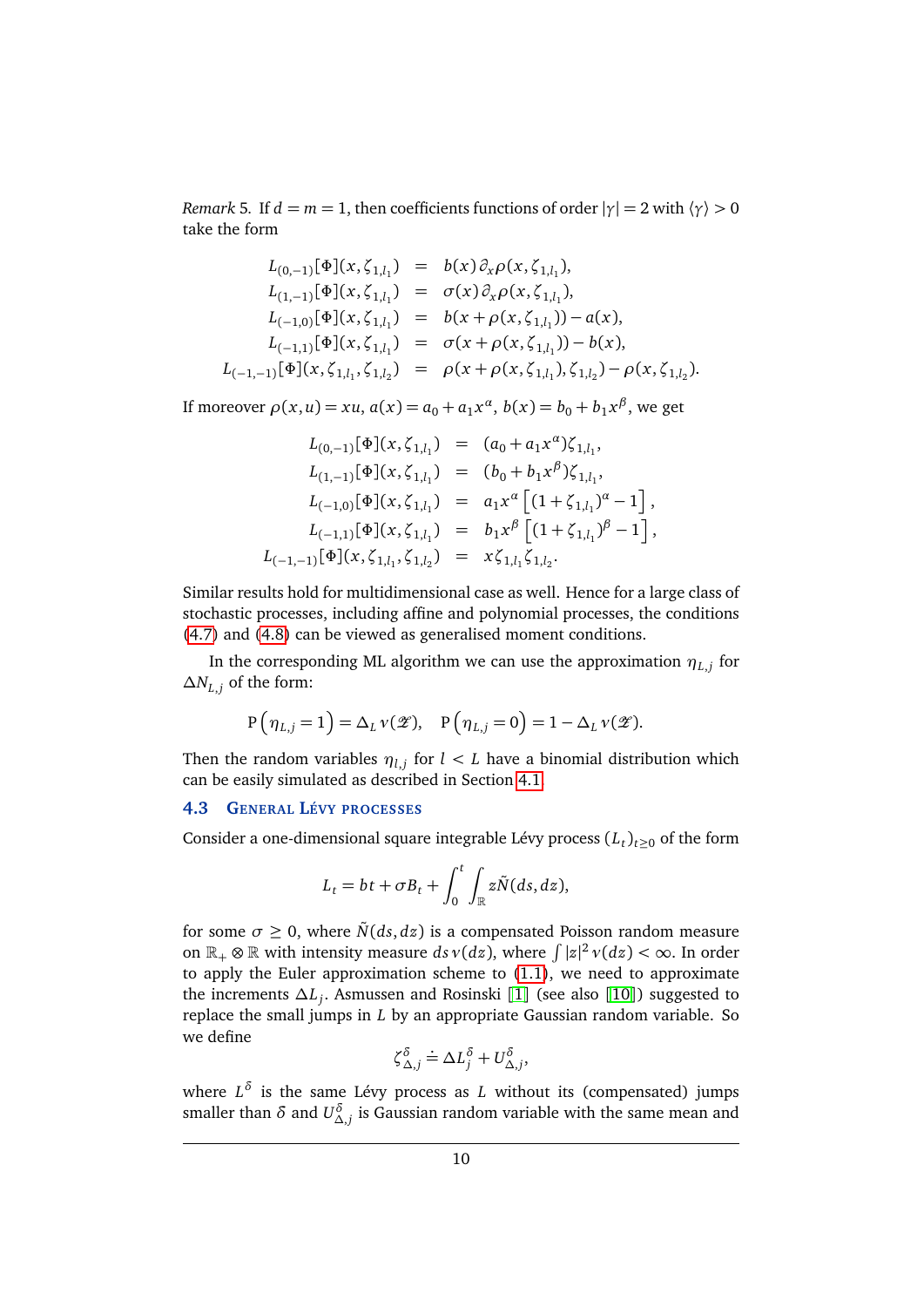variance as the neglected jumps. The resulting Euler scheme takes the form

<span id="page-10-0"></span>
$$
X_0^{\Delta,\delta} = X_0,
$$
  
\n
$$
X_{j\Delta}^{\Delta,\delta} = X_{(j-1)\Delta}^{\Delta,\delta} + a(X_{(j-1)\Delta}^{\Delta,\delta}) \zeta_{\Delta,j}^{\delta}, \quad j = 1, ..., n.
$$
\n(4.9)

Let us discuss the first condition in [\(1.2\)](#page-1-0) (weak convergence). As was shown in [[5](#page-22-11)] (see also [[10](#page-22-9)]),

<span id="page-10-2"></span>
$$
\left| \mathbb{E}[f(X_T^{\Delta,\delta})] - \mathbb{E}[f(X_T)] \right| \lesssim \Delta \vee \delta^{3-\alpha},\tag{4.10}
$$

provided  $f \in C^2(\mathbb{R})$  and

<span id="page-10-1"></span>
$$
\nu\left(\{|z| > t\}\right) \lesssim t^{-\alpha}, \quad t \to +0. \tag{4.11}
$$

Note that each r. v.  $\zeta^{\delta}_{\Delta, j}$  can be represented as

$$
\zeta_{\Delta,j}^{\delta} = \Delta b + \sigma_{\Delta,\delta} \cdot \xi_j + \sum_{i=1}^{N_{\Delta,j}^{\delta}} \left( Z_{i,j}^{\delta} - \mathbb{E}[Z_{i,j}^{\delta}]\right), \quad j = 1,\ldots,n,
$$

where  $\sigma^2$ <sub>*/*</sub> ∆,*δ*  $\dot{=}\Delta(\sigma^2+\int_{|z|\leq \delta}z^2v(dz)), \xi_j\sim\mathcal{N}(0,1), N_{\Delta,j}^{\delta}\sim \text{Poiss}\bigg(\Delta v({\{|z|>$  $\delta$ }) and  $Z_{1,j}^{\delta}, Z_{2,j}^{\delta}, \ldots$  are i.i.d. random variables with the distribution

<span id="page-10-3"></span>
$$
1_{|z| > \delta} \nu(dz) / \nu\big(\{|z| > \delta\}\big).
$$

Hence the cost of generating one trajectory by means of [\(4.9\)](#page-10-0) is of order  $\Delta^{-1}$  +  $\nu$  ({|z| >  $\delta$ }). Let us now fix two natural numbers  $n_f$ ,  $n_c = 2 \cdot n_f$ , two positive real numbers  $\delta_f$ ,  $\delta_c$  and describe the coupling between  $\zeta^{\delta_c}_\Delta$  $\delta_c$  and  $\zeta_{\Delta}^{\delta_j}$  $\frac{\Delta_f}{\Delta_f}$ . Set

$$
\zeta_{\Delta_c,j}^{\delta_c} = 2\Delta_f b + \sigma_{\Delta_f,\delta_f} \cdot (\xi_{2j} + \xi_{2j-1})
$$
  
+ 
$$
\sum_{i=1}^{N_{\Delta_f,2j}^{\delta_f}} \left( Z_{i,2j}^{\delta_f} 1_{|Z_{i,2j}| > \delta_c} - \mathbb{E} \left[ Z_{i,2j}^{\delta_f} 1_{|Z_{i,2j}| > \delta_c} \right] \right)
$$
  
+ 
$$
\sum_{i=1}^{N_{\Delta_f,2j-1}^{\delta_f}} \left( Z_{i,2j-1}^{\delta_f} 1_{|Z_{i,2j-1}| > \delta_c} - \mathbb{E} \left[ Z_{i,2j-1}^{\delta_f} 1_{|Z_{i,2j-1}| > \delta_c} \right] \right), \quad (4.12)
$$

then

$$
\mathcal{R} \doteq \zeta_{\Delta_{c},j}^{\delta_{c}} - \zeta_{\Delta_{f},2j}^{\delta_{f}} - \zeta_{\Delta_{f},2j-1}^{\delta_{f}} \n= \sum_{i=1}^{N_{\Delta_{f},2j}^{\delta_{f}}} \left( z_{i,2j}^{\delta_{f}} 1_{|Z_{i,2j}| \le \delta_{c}} - \mathbb{E} \left[ z_{i,2j}^{\delta_{f}} 1_{|Z_{i,2j}| \le \delta_{c}} \right] \right) \n+ \sum_{i=1}^{N_{\Delta_{f},2j-1}^{\delta_{f}}} \left( z_{i,2j-1}^{\delta_{f}} 1_{|Z_{i,2j-1}| \le \delta_{c}} - \mathbb{E} \left[ z_{i,2j-1}^{\delta_{f}} 1_{|Z_{i,2j-1}| \le \delta_{c}} \right] \right).
$$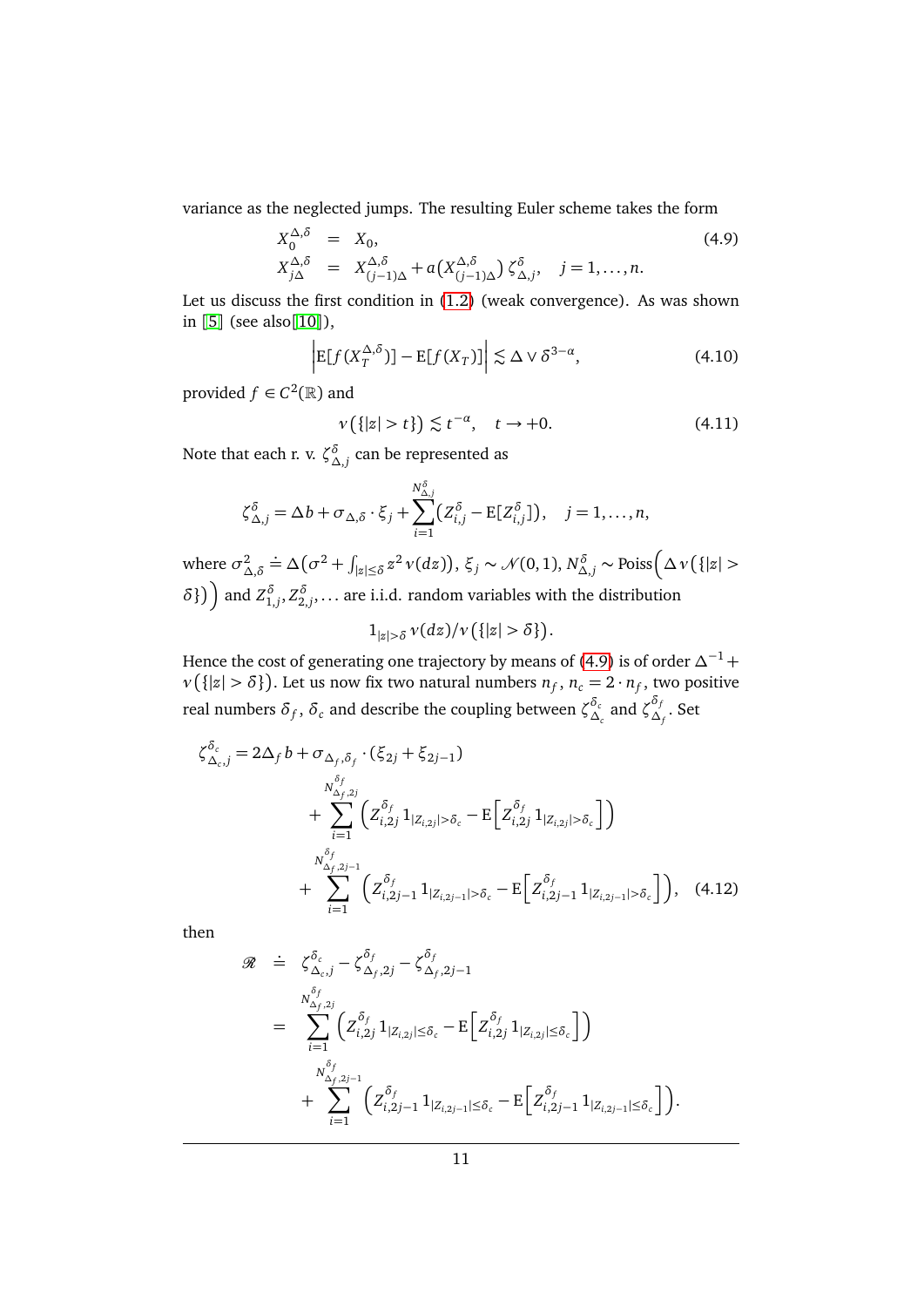As a result,  $E[\mathcal{R}] = 0$  and

$$
\mathbb{E}\big[|\mathcal{R}|^2\big] \leq 2\Delta_f \int_{|z| \leq \delta_c} |z|^2 \, \nu(dz).
$$

Hence the assumptions of Corollary [2](#page-4-1) are fulfilled, provided

$$
\int_{|z| \le \delta_c} |z|^2 \, v(dz) \le c\,\Delta_f
$$

for some *c* > 0. Under [\(4.11\)](#page-10-1), this is equivalent to the relation  $\delta_c \lesssim \Delta_f^{1/(2-\alpha)}$ *f* . Using the estimate [\(4.10\)](#page-10-2), we derive the complexity of the resulting coupled multilevel scheme. p

<span id="page-11-0"></span>**Proposition 6.** *If*  $\alpha \leq 3$  – 3 *in* [\(4.11\)](#page-10-1)*, then the complexity of the coupled multilevel algorithm presented in Section [3.2](#page-5-2) with the coupling* [\(4.12\)](#page-10-3) *is of order*

$$
\begin{cases} \varepsilon^{-2} \cdot (\log \varepsilon)^2, & \alpha \le 1, \\ \varepsilon^{-\frac{2}{2-\alpha}}, & 1 < \alpha \le 3 - \sqrt{3}, \end{cases}
$$

*provided*  $\delta_l = \Delta_l^{1/(2-\alpha)}$ . *For*  $\alpha > 3$  – p  $\overline{3}$  we can use the simplest coupling  $\zeta^{\delta_c}_\Delta$  $\Delta_c^c$ , *j* = *ζ δf*  $\delta_{f}$ <sub> $\Delta_{f}$ </sub>,2*j* +  $\zeta_{\Delta}^{\delta}$  $\frac{\delta_f}{\Delta_f, 2j-1}$  and constant  $\delta_l = \varepsilon^{1/(3-\alpha)}$  to get upper estimate  $\varepsilon^{-(6-\alpha)/(3-\alpha)}$ *for the complexity of the corresponding coupled multilevel algorithm.*

**DISCUSSION** Observe that the complexity of the standard MC algorithm for estimating  $E[f(X_T)]$  is bounded above via

$$
\begin{cases} \varepsilon^{-3}, & \alpha \le 3/2, \\ \varepsilon^{-(6-\alpha)/(3-\alpha)}, & 3/2 < \alpha \le 2. \end{cases}
$$

So the coupled MLMC approach is superior to the standard MC algorithm as p long as  $\alpha \leq 3 - \sqrt{3}$  $\alpha \leq 3 - \sqrt{3}$  $\alpha \leq 3 - \sqrt{3}$ . A similar behaviour can be observed in Dereich [3] (at least for  $\alpha \leq 1$ ). We can further replace the restricted Lévy jump sizes  $(Z_{i,j}^{\delta_j})$ *i*,*j* ) by some simple random variables using the approach presented in Section [4.2.](#page-7-1) Note that in the latter case the above complexity bounds continue to hold.

## **5 NUMERICAL EXPERIMENTS**

In this section we present numerical examples corresponding to process classes discussed in Section [4.](#page-6-2)

The MLMC algorithm is implemented according to the [[7](#page-22-0)], with some changes, due to the specific structure of the simulated process. Recall, that the MLMC estimator has the form:

$$
Y_{L,N} = \frac{1}{N_0} \sum_{n=1}^{N_0} \left[ f(X_T^0(\zeta^{(n)}) \right] + \sum_{l=1}^L \frac{1}{N_l} \sum_{n=1}^{N_l} \left[ f(X_T^l(\zeta_l^{(n)})) - f(X_T^{l-1}(\overline{\zeta}_l^{(n)})) \right],
$$
  
=  $\hat{Y}_0 + \sum_{l=0}^L \hat{Y}_l$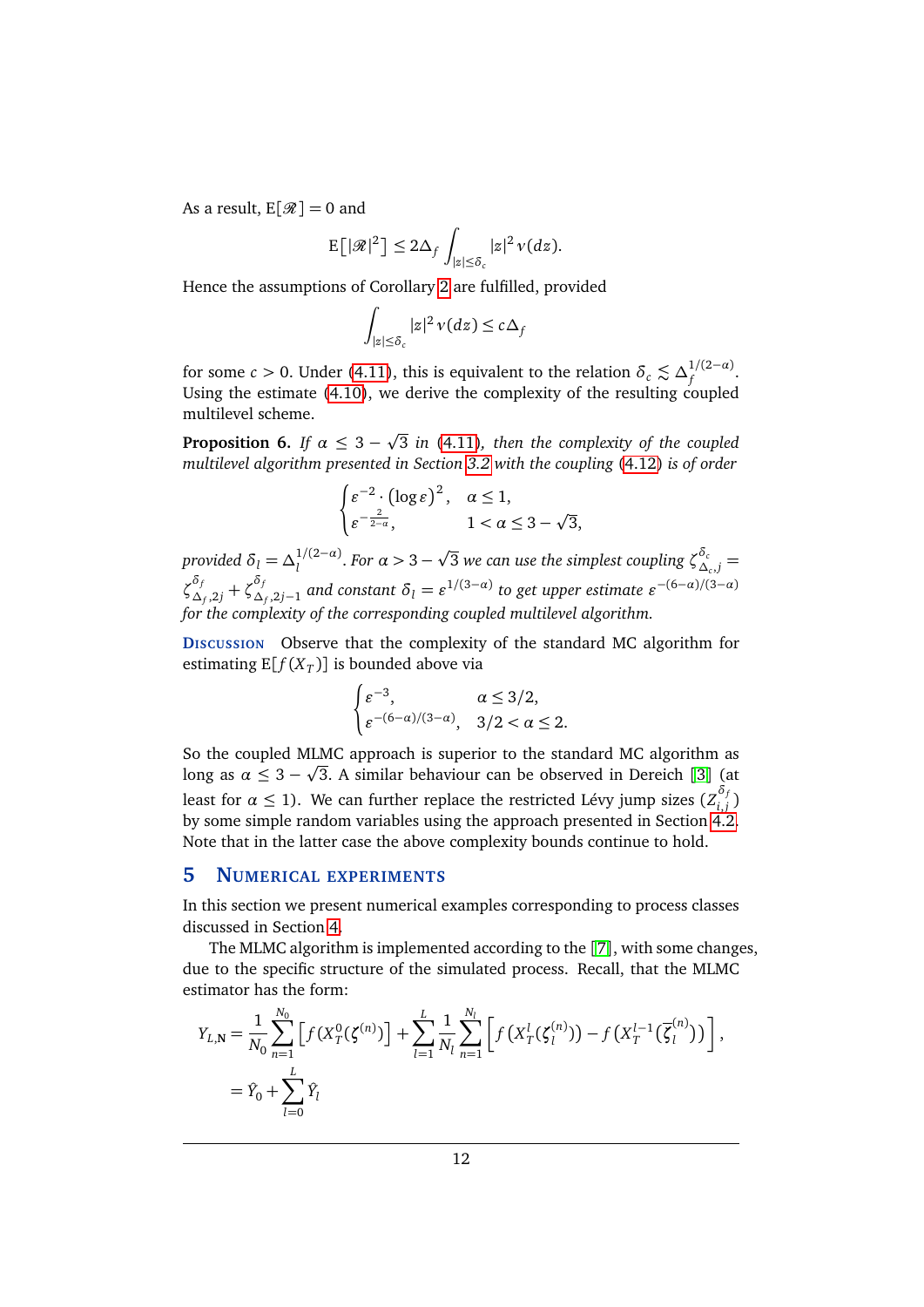But the general scheme is the same for all considered problems and can be summarized in the following algorithm:

Input: Requested accuracy  $\epsilon$  and set the final level  $\hat{L}$ .

- 1. Set  $L := 2$
- 2. Compute  $N_l := 100$  samples on levels  $l = 0, 1, 2$
- 3. Estimate  $Var(\hat{Y}_l)$  and update  $N_l$  for each level  $l = 0, \ldots, L$ :

$$
N_l := \max \left\{ N_l, \left\lceil 2 \cdot e^{-2} \cdot \sqrt{\text{Var}(\hat{Y}_l) 2^{-l}} \cdot \sum_{k=0}^{L} \sqrt{\text{Var}(\hat{Y}_k) \cdot 2^k} \right\rceil \right\}
$$

If the update  $N_l$  is increased less than 1% on the levels, then go to step 5.

- 4. Compute the additional number of samples and Go to step 3.
- 5. If  $L < 2$  or  $\max\{|\hat{Y}_{L-1}|/2, |\hat{Y}_{L}|\} \ge \epsilon/\sqrt{2}$ :  $L := L + 1$ ,  $Var(\hat{Y}_L) = Var(\hat{Y}_{L-1})/2$ Else: Return  $\sum_{l=0}^{L} \hat{Y}_l$ .
- 6. If  $L > \hat{L}$ , then Display error: The final level  $\hat{L}$  is insufficient for the convergence. Return  $\sum_{l=0}^{L} \hat{Y}_l$ .
- 7. Goto step 3.

In all of our numerical experiments we have chosen  $\hat{L}$  to be sufficiently large, so that  $\hat{L} \geq L$  was always satisfied.

#### **5.1 DIFFUSION PROCESS**

#### **5.1.1 EUROPEAN MAX-CALL OPTION**

Consider a three dimensional process  $X_t = (X_t^1, X_t^2, X_t^3)$ ,  $t \in [0, T]$ , with independent components where each process  $X_t^i$  solves one-dimensional SDE of the form [\(4.1\)](#page-6-3) with  $b(x) = r \cdot x$  and  $\sigma(x) = \sigma \cdot x$  for some  $r, \sigma \in \mathbb{R}$ . We are interested in computing the expectation of

$$
f(X_T) = e^{-r \cdot T} \max \left( \max(X_T^1, X_T^2, X_T^3) - K, 0 \right).
$$

We chose the following parameters:

 $r = 0.05$ ,  $\sigma = 0.2$ ,  $T = 1$ ,  $K = 1$ ,  $X_0^i = 1$ ,  $i = 1, 2, 3$ ,

and  $\hat{L} = 9$ . In fact in this case the exact solution is available and for above parameter values, we have  $E[f(X_T)] \approx 0.2276799594$ . The variance decay is presented on Figure [5.1.](#page-13-0) In particular, the line  $\alpha_1 - \alpha_2 \cdot l$  with  $\alpha_2 = 0.9753$  fits the estimated log-variances best and this is in agreement with Corollary [2.](#page-4-1) The corresponding RMSE is presented in Figure [5.2.](#page-13-1)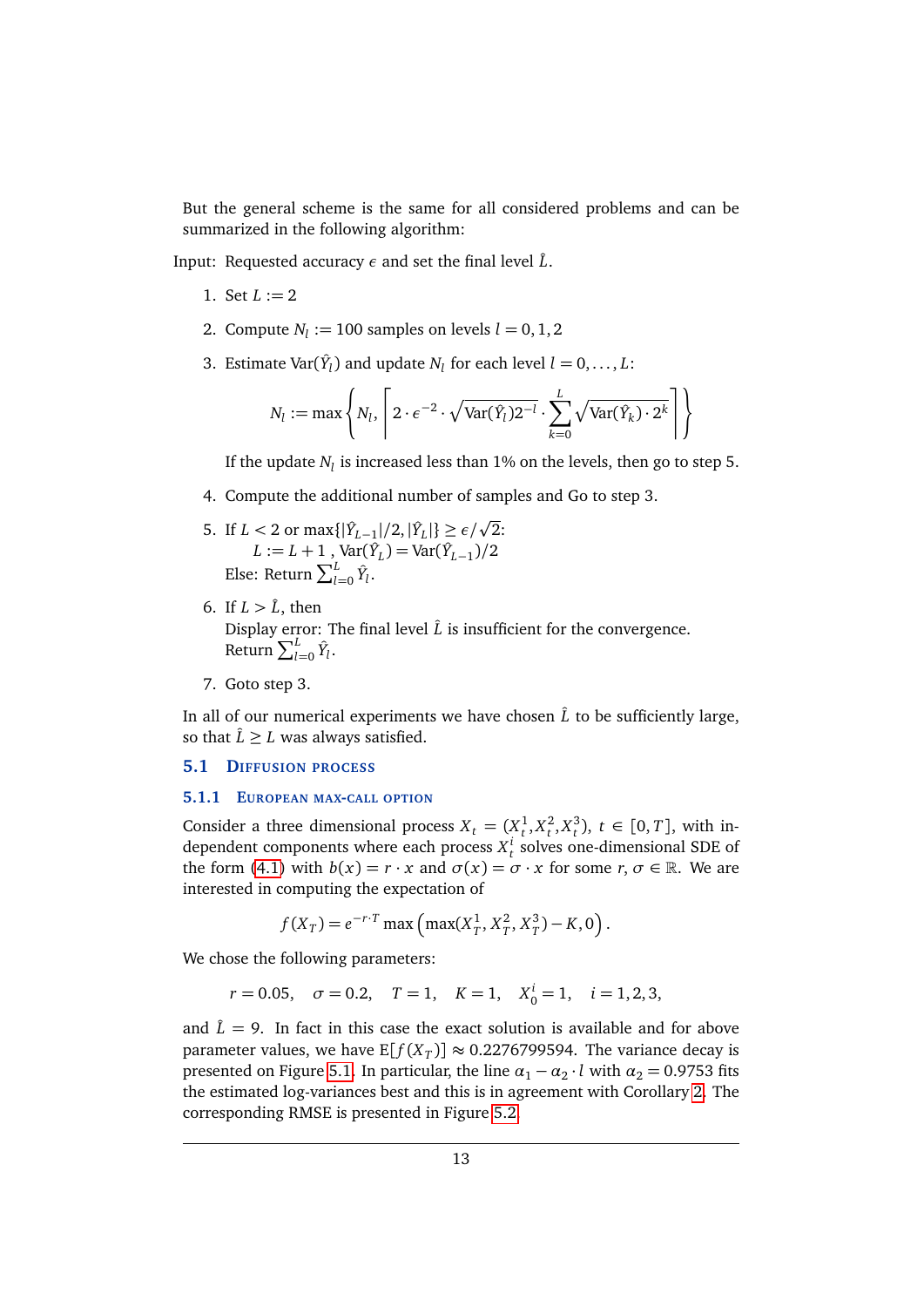

Figure 5.1: Three dimensional European max-call option: level variances for schemes with binomial and normal increments.

<span id="page-13-0"></span>

<span id="page-13-1"></span>Figure 5.2: Three dimensional European max-call option: estimated RMSE against the required precision  $\varepsilon$  for different values of  $\varepsilon$ .

# **5.1.2 GEOMETRIC ASIAN OPTION**

Consider a one dimensional process  $X_t$ ,  $t \in [0, T]$ , where each coordinate process  $X_t^i$  solves one-dimensional SDE of the form [\(4.1\)](#page-6-3) with  $b(x) = r \cdot x$  and  $\sigma(x) = \sigma \cdot x$  for some *r*,  $\sigma \in \mathbb{R}$ . We are interested in computing the expectation of the functional

$$
f(X_{\cdot}) = e^{-r \cdot T} \max \left( \exp \left( \frac{1}{T} \int_{0}^{T} \log(X_{t}) dt \right) - K, 0 \right).
$$

The parameter values are

 $r = 0.05, \ \sigma = 0.2, \ \ T = 1, \ K = 1.$ 

In this case the exact value of the expectation is given by

 $E[f(X)] \approx 0.05546818634.$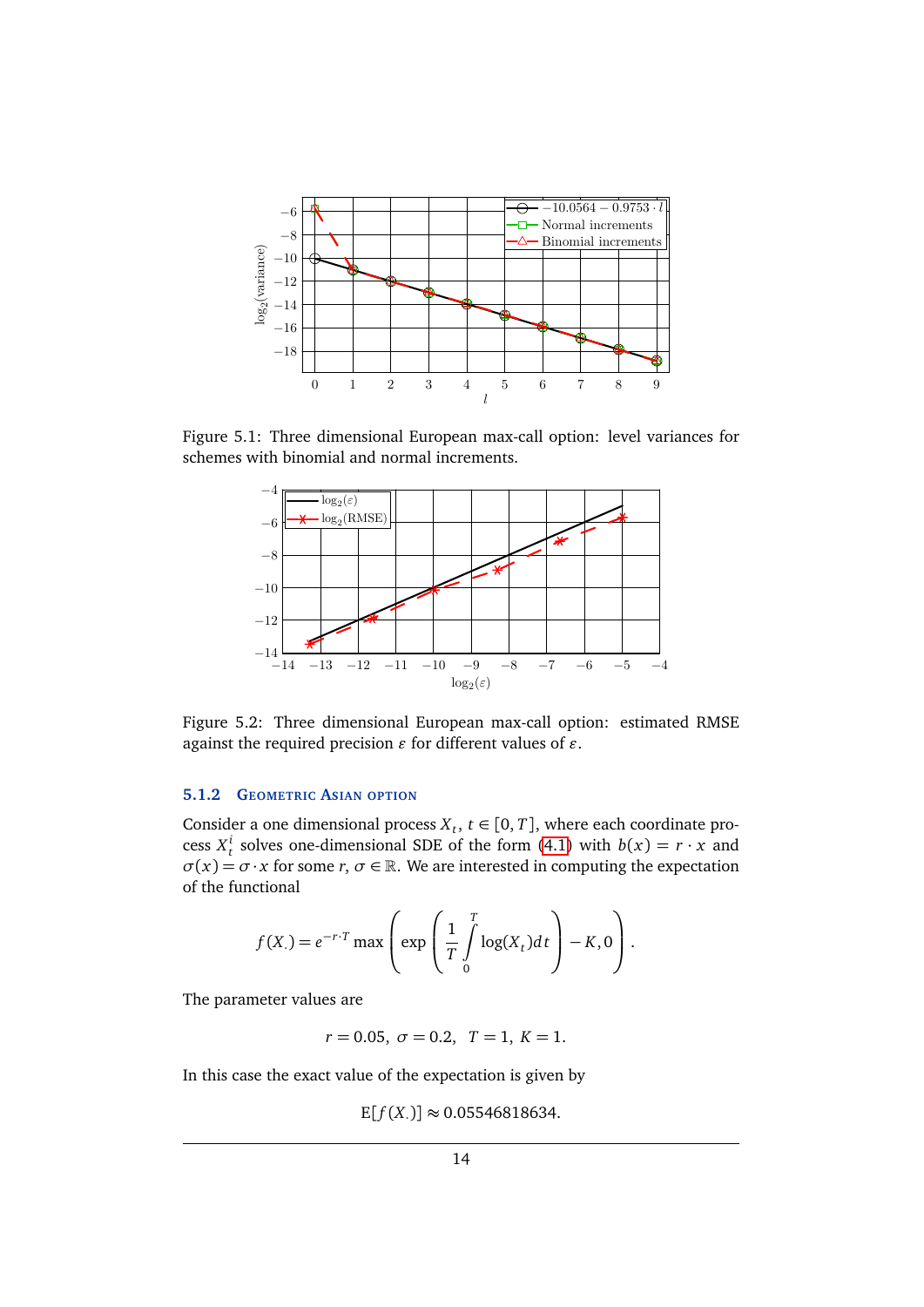The variance decay is presented on Figure [5.3.](#page-14-0) Due the fact, that at first levels the variance decays faster than predicted, we have fitted the variance decay only on the last 6 levels with the line  $\alpha_1 - \alpha_2 \cdot l$  and got  $\alpha_2 = 1.0059$ . The corresponding RMSE is presented in Figure [5.4.](#page-14-1)



Figure 5.3: Geometric Asian option: level log-variances for binomial and normal increments.

<span id="page-14-0"></span>

<span id="page-14-1"></span>Figure 5.4: Geometric Asian option: RMSE for binomial and normal increments.

# **5.2 JUMP DIFFUSIONS**

Consider a jump SDE

$$
dX_t = \left(r - \lambda \cdot \left(e^{m+0.5 \cdot \theta^2} - 1\right)\right) \cdot X_t \cdot dt + \sigma \cdot X_t \cdot W_t + X_t \cdot dJ(t),
$$

where

$$
J(t) = \sum_{j=1}^{N(t)} (Y_j - 1), \quad \log(Y_j) \sim \mathcal{N}(m, \theta^2)
$$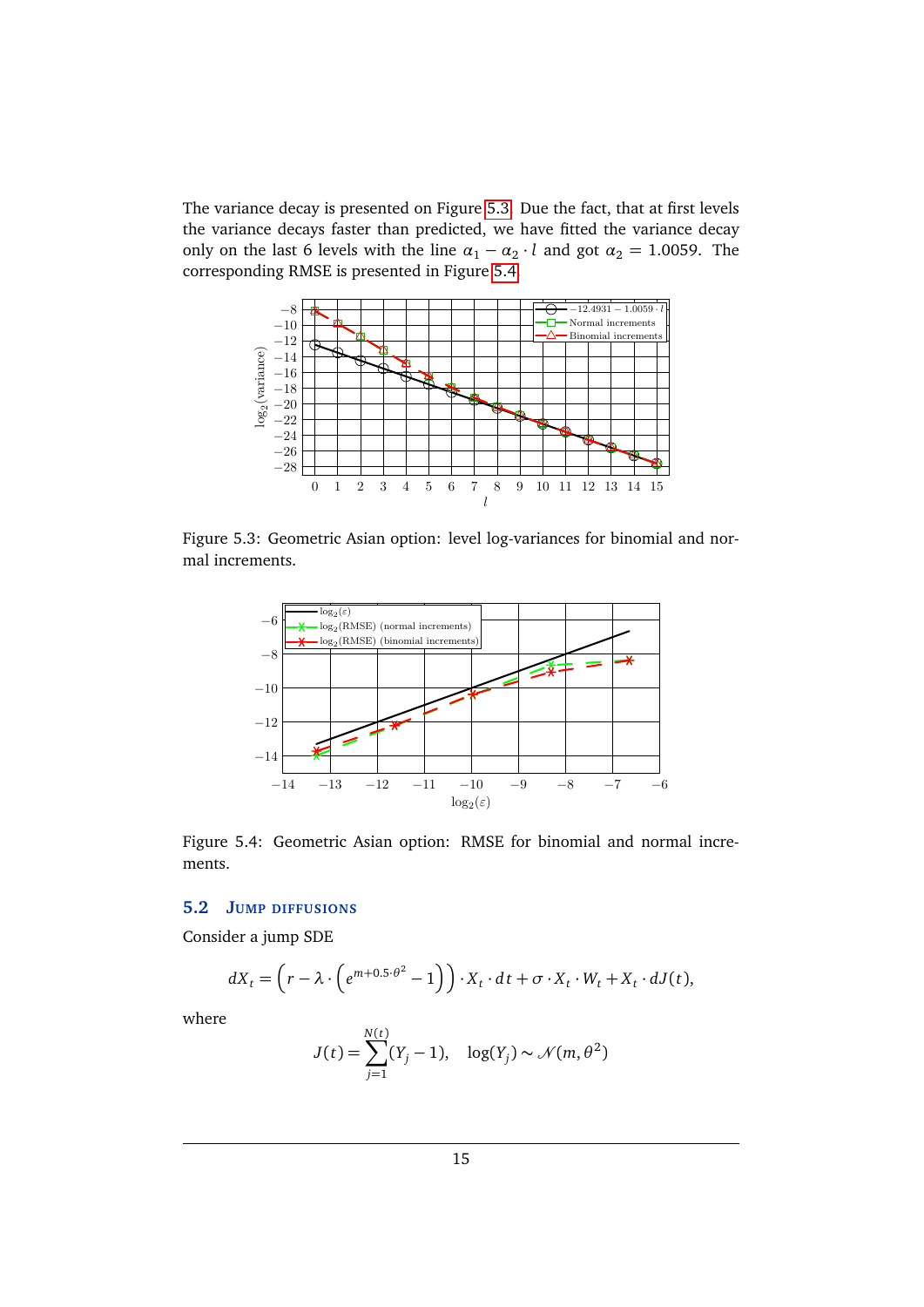and  $N(t)$  is a Poisson process with rate  $\lambda$ . We are interested in computing the expectation of

$$
f(X_T) = e^{-r \cdot T} \max(X(T) - K, 0).
$$

The parameters' values are

$$
r = 0.05
$$
,  $\sigma = 0.2$ ,  $\lambda = 0.5$ ,  $m = 0.05$ ,  $\theta = 0.25$ ,  $T = 1$ ,  $K = 1$ .

It follows from [[9](#page-22-12)] (Section 3.5) that, for above parameter values  $E[f(X_T)] \approx$ 0.153065585. We have performed two types of simulations with the fixed top level  $\hat{L} = 8$ :

- *Y* was sampled from the lognormal distribution, while the increments of the Brownian motion were modelled as normal random variables
- *Y* was sampled as a discrete random variable *Y*ˆ according to the Remark [4.8,](#page-8-1) with moments matching first 6 moments of the lognormal distribution, while the increments of the Brownian motion were modelled as discrete random variable defined by [\(4.4\)](#page-6-4).

In both of those cases, the number of jumps  $\eta_{l,j}$  at the level *l* and step *j* is generated via

<span id="page-15-0"></span>
$$
\eta_{l,j} \sim \text{Bi}\left(2^{\hat{L}-l}, 2^{-\hat{L}} \cdot \lambda\right). \tag{5.1}
$$

One can see, that [\(5.1\)](#page-15-0) can be implemented in the same spirit as [\(4.4\)](#page-6-4). On the finest level *L*, we allow only for two jumps 0 or 1. Let us denote by  $\mu_i$ the *i*th moment of the lognormal distribution with parameters *m* and *θ*. The random variable  $\hat{Y}$  takes 4 values with probabilities  $p_1, \ldots, p_4$ . The values and probabilities are obtained by solving the optimization problem:

Minimize

$$
\left(\sum_{k=1}^4 p_k \cdot x_k^7 - \mu_7\right)^2
$$

Subject to

$$
\sum_{k=1}^{4} p_k \cdot x_k^i = \mu_i, \qquad i = 1, ..., 6
$$

The solution is

$$
\begin{aligned} p_1&=0.608176614910593, & x_1&=1.081500568717563 \\ p_2&=0.003503326771883, & x_2&=2.376117006693613 \\ p_3&=0.226782660300013, & x_3&=0.719559222085786 \\ p_4&=0.161537398017512, & x_4&=1.581001071314797 \end{aligned}
$$

The variance decay is shown in Figure [5.5](#page-16-0) for both types of simulations. We estimated RMSE of the ML estimate based on the weak Euler scheme based on 50 independent runs, see Figure [5.6.](#page-17-0)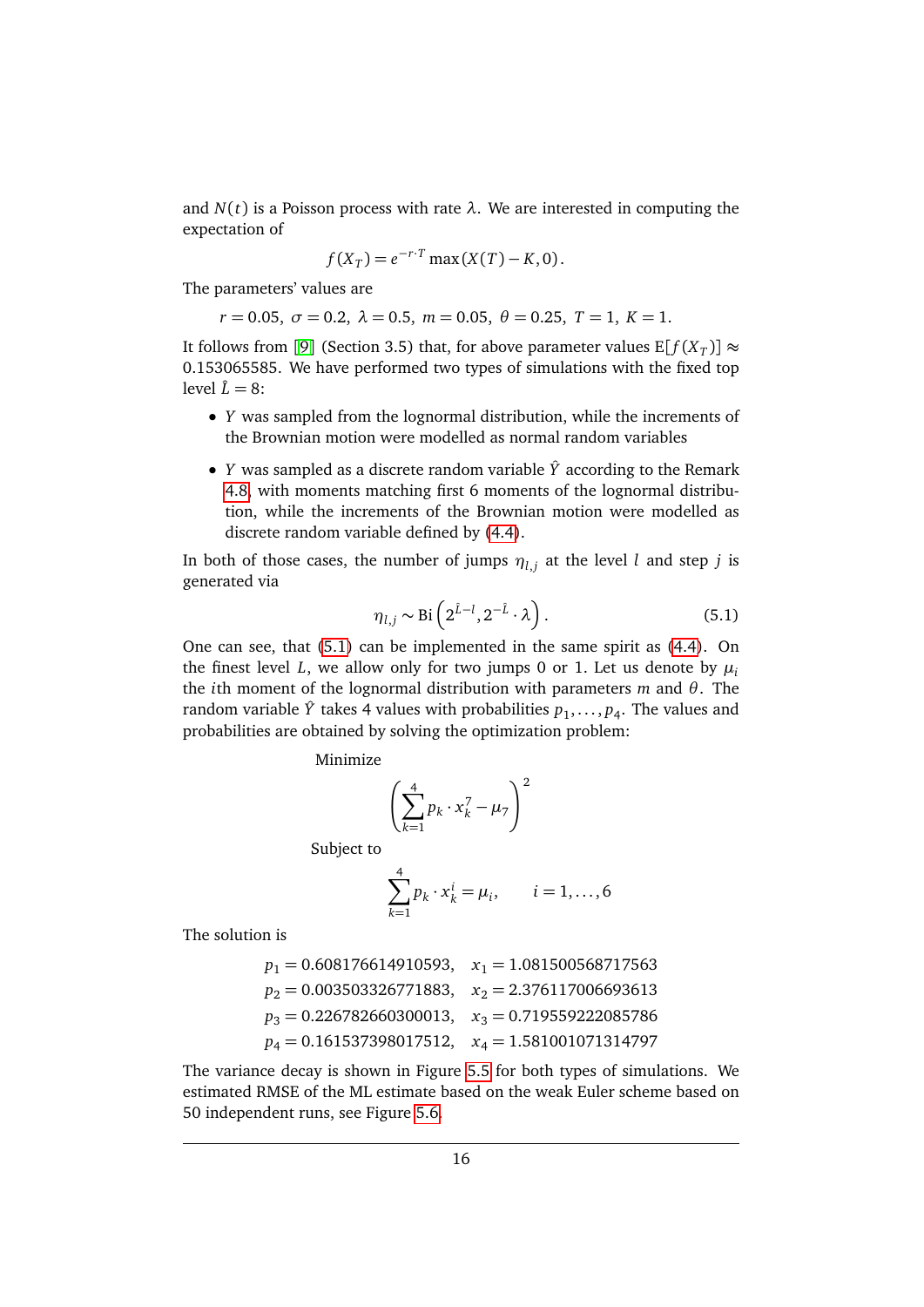

<span id="page-16-0"></span>Figure 5.5: European option: level log-variances for binomial increments and discrete jumps, normal increments and lognormal jumps.

**ACKNOWLEDGMENTS** Authors are thankful to Prof. Mike Giles, Dr. Lukasz Szpruch and Dr. Sonja Cox for their helpful comments and remarks. Authors are very grateful to Vladimir Shiryaev for his assistance with the numerical experiments.

# **6 PROOFS**

<span id="page-16-1"></span>**Lemma 7.** *Suppose that the coefficient function a in* [\(1.1\)](#page-0-1) *is uniformly Lipschitz and has at most linear growth, i.e.,*

$$
||a(x) - a(x')|| \le L_a ||x - x'||, \quad ||a(x)||^2 \le B_a^2 (1 + ||x||^2)
$$
 (6.1)

for any  $x, x' \in \mathbb{R}^d$  and some positive constants  $L_a$  and  $B_a.$  Moreover, assume that  $\mathbb{E}[||X_0||^2] < \infty$ , then the following estimates hold

$$
\begin{aligned} & \mathbb{E}\left[\left\|X_{n\Delta_{f}}^{f}\right\|^{2}\right] \leq 3B_{a}^{2} \cdot (n \cdot m_{f,2} + n^{2} \cdot m_{f,1}^{2}) \cdot \exp\left(3B_{a}^{2} \cdot (n \cdot m_{f,2} + n^{2} \cdot m_{f,1}^{2})\right), \\ & \mathbb{E}\left[\left\|X_{n\Delta_{c}}^{c}\right\|^{2}\right] \leq 3B_{a}^{2} \cdot (n \cdot m_{f,2} + n^{2} \cdot m_{f,1}^{2}) \cdot \exp\left(3B_{a}^{2} \cdot (n \cdot m_{f,2} + n^{2} \cdot m_{f,1}^{2})\right), \end{aligned}
$$

for  $n = 1, \ldots, n_c$ .

*Proof.* Since

$$
X_{n\Delta_f}^f = X_0 + \sum_{i=1}^n \left( X_{i\Delta_f}^f - X_{(i-1)\Delta_f}^f \right),
$$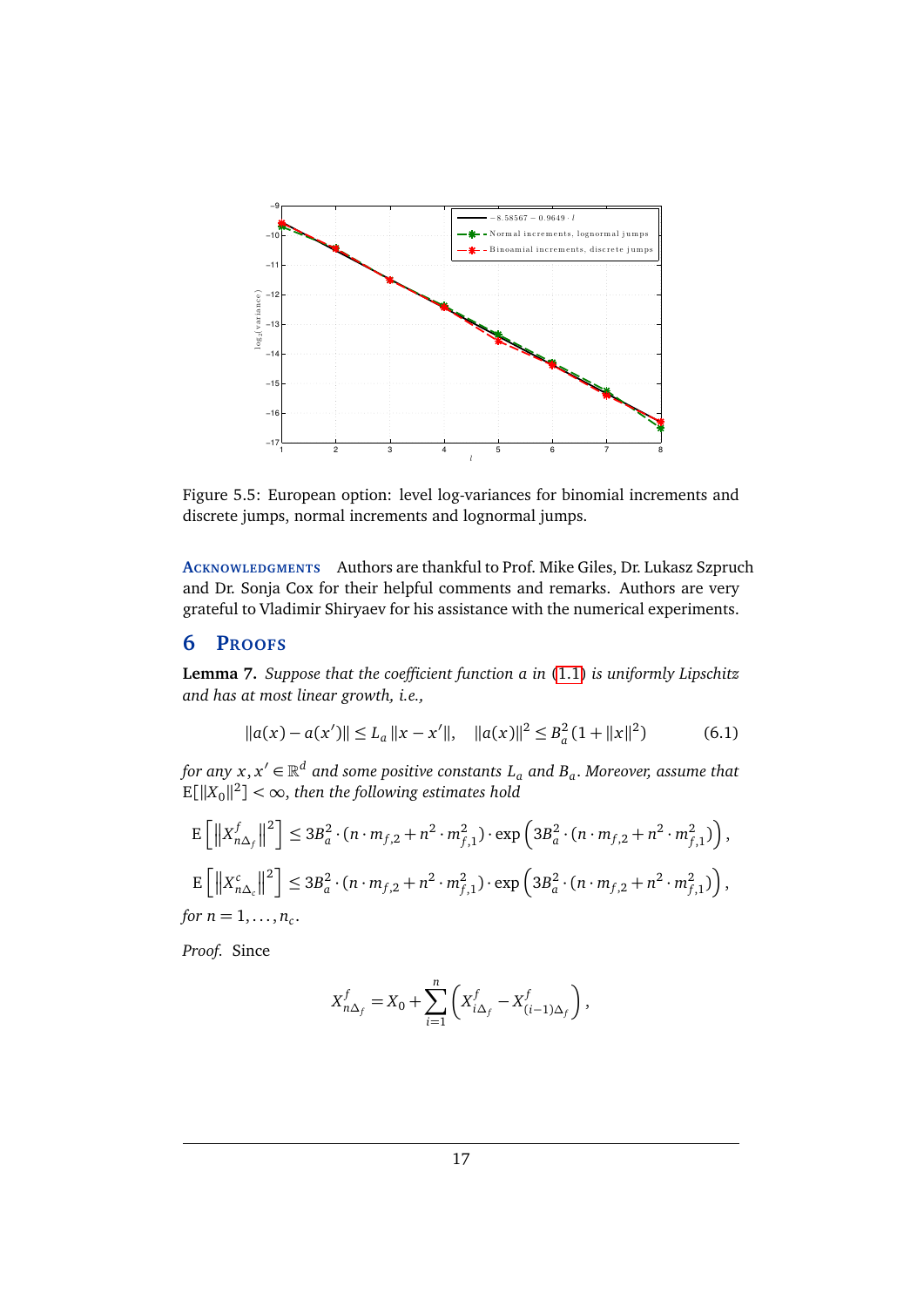

<span id="page-17-0"></span>Figure 5.6: European option: RMSE for binomial increments and discrete jumps, normal increments and lognormal jumps.

we have, due to independence of the increments

$$
E\left[\left\|X_{n\Delta_{f}}^{f}\right\|^{2}\right] = E\left[\left\|X_{0} + \sum_{i=1}^{n} a\left(X_{(i-1)\Delta_{f}}^{f}\right) \cdot (\zeta_{i}^{f} - E[\zeta_{i}^{f}]) + \sum_{i=1}^{n} a\left(X_{(i-1)\Delta_{f}}^{f}\right) \cdot E[\zeta_{i}^{f}]\right\|^{2}\right]
$$
  
\n
$$
\leq 3 E[\|X_{0}\|^{2}] + 3 \sum_{i=1}^{n} E\left[\left\|a\left(X_{(i-1)\Delta_{f}}^{f}\right)\right\|^{2}\right] m_{f,2}
$$
  
\n
$$
+ 3n \sum_{i=1}^{n} E\left[\left\|a\left(X_{(i-1)\Delta_{f}}^{f}\right)\right\|^{2}\right] m_{f,1}^{2}
$$
  
\n
$$
\leq 3 E[\|X_{0}\|^{2}] + 3B_{a}^{2} \cdot m_{f,2} \cdot \left(n + \sum_{i=1}^{n} E\left[\left\|X_{i-1}^{f}\right\|^{2}\right]\right)
$$
  
\n
$$
+ 3B_{a}^{2} \cdot n \cdot m_{f,1}^{2} \cdot \left(n + \sum_{i=1}^{n} E\left[\left\|X_{i-1}^{f}\right\|^{2}\right]\right)
$$

Using the discrete version of the Gronwall inequality (see Appendix), we get

$$
\mathbb{E}\left[\left\|X_{n\Delta_f}^f\right\|^2\right] \le 3B_a^2 \cdot (n \cdot m_{f,2} + n^2 \cdot m_{f,1}^2) \cdot \exp\left(3B_a^2 \cdot (n \cdot m_{f,2} + n^2 \cdot m_{f,1}^2)\right).
$$

The second inequality of the lemma is proved in the same way.

# $\Box$

## **6.1 PROOF OF PROPOSITION [1](#page-4-2)**

Due to the Lemma [7](#page-16-1) we have

$$
\mathbb{E}\left[\left\|X_{n\Delta_{f}}^f\right\|^2\right] < A_1, \quad \mathbb{E}\left[\left\|X_{n\Delta_{c}}^c\right\|^2\right] < A_2 \tag{6.2}
$$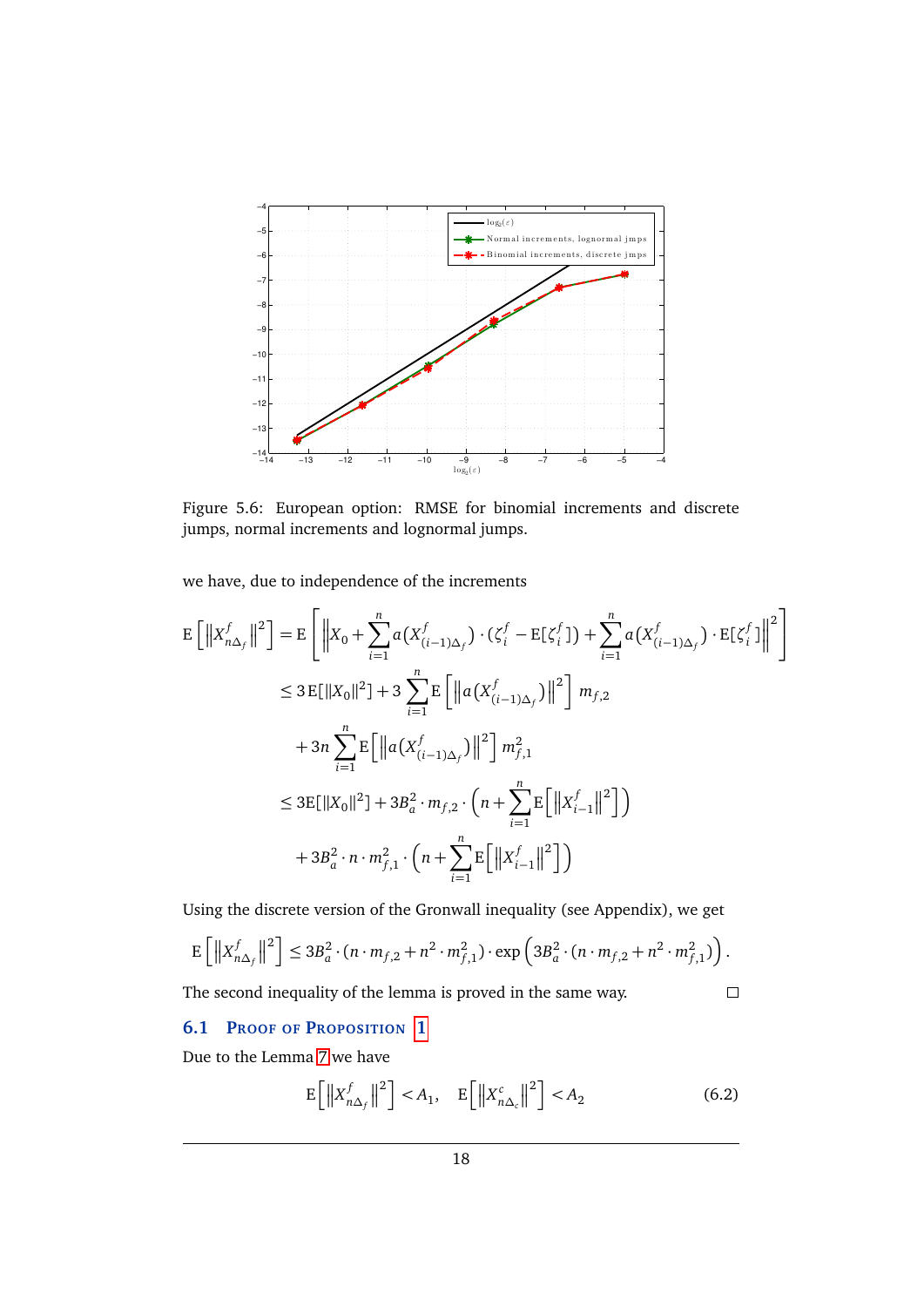for  $n = 1, \ldots, n_c$ , and constants  $A_1, A_2$  not depending on *n*. We have

$$
X_{r\Delta_c}^f - X_{r\Delta_c}^c = X_{(r-1)\Delta_c}^f - X_{(r-1)\Delta_c}^c + \left[ a(X_{(2r-1)\Delta_f}^f) - a(X_{(r-1)\Delta_c}^c) \right] \zeta_{2r}^f + + \left[ a(X_{(r-1)\Delta_c}^f) - a(X_{(r-1)\Delta_c}^c) \right] \zeta_{2r-1}^f - a(X_{(r-1)\Delta_c}^c) \left[ \zeta_r^c - \zeta_{2r}^f - \zeta_{2r-1}^f \right]
$$

Denote  $D_r \doteq X_r^f$  $r_{\Delta_c}^f$  –  $X_{r\Delta_c}^c$ , then we have the representation

$$
D_r = D_{r-1} + \delta_r + \varepsilon_r
$$

with

$$
\varepsilon_r = \left[ a(X_{(2r-1)\Delta_f}^f) - a(X_{(r-1)\Delta_c}^c) \right] \left( \zeta_{2r}^f - \mathbb{E} \left[ \zeta_{2r}^f \right] \right)
$$

$$
+ \left[ a(X_{(r-1)\Delta_c}^f) - a(X_{(r-1)\Delta_c}^c) \right] \left( \zeta_{2r-1}^f - \mathbb{E} \left[ \zeta_{2r-1}^f \right] \right)
$$

$$
-a(X_{(r-1)\Delta_c}^c) \left[ \zeta_r^c - \zeta_{2r}^f - \zeta_{2r-1}^f \right]
$$

and

$$
\delta_r = \left[ a(X_{(2r-1)\Delta_f}^f) - a(X_{(r-1)\Delta_c}^c) \right] \mathbb{E} \big[ \zeta_{2r}^f \big] + \left[ a(X_{(r-1)\Delta_c}^f) - a(X_{(r-1)\Delta_c}^c) \right] \mathbb{E} \big[ \zeta_{2r-1}^f \big].
$$

The Lipschitz continuity of the function *a* implies

$$
\mathbb{E}\left[\left\|a(X_{(2r-1)\Delta_{f}}^{f}) - a(X_{(r-1)\Delta_{c}}^{c})\right\|^{2}\right] \leq L_{a}^{2}\mathbb{E}\left[\left\|X_{(2r-1)\Delta_{f}}^{f} - X_{(r-1)\Delta_{c}}^{c}\right\|^{2}\right] \leq 2L_{a}^{2}\mathbb{E}\left[\left\|D_{r-1}\right\|^{2}\right] + 2L_{a}^{2}B_{a}^{2}\left(1 + \mathbb{E}\left\|X_{(r-1)\Delta_{c}}^{f}\right\|^{2}\right)\mathbb{E}\left[\left\|\zeta_{2r-1}^{f}\right\|^{2}\right]
$$

and

$$
\mathbb{E}\left[\left\|a(X_{(r-1)\Delta_c}^f)-a(X_{(r-1)\Delta_c}^c)\right\|^2\right]\leq L_a^2\mathbb{E}\left[\left\|D_{r-1}\right\|^2\right].
$$

As a result

$$
E\left[\left\| \varepsilon_{r} \right\|^{2}\right] \leq 3E\left[\left\| a(X_{(2r-1)\Delta_{f}}^{f}) - a(X_{(r-1)\Delta_{c}}^{c}) \right\|^{2}\right]E\left[\left\| \xi_{2r}^{f} \right\|^{2}\right] ++3E\left[\left\| a(X_{(r-1)\Delta_{c}}^{f}) - a(X_{(r-1)\Delta_{c}}^{c}) \right\|^{2}\right]E\left[\left\| \xi_{2r-1}^{f} \right\|^{2}\right] +3E\left[\left\| a(X_{(r-1)\Delta_{c}}^{c}) \right\|^{2}\right]E\left[\left\| \xi_{r}^{c} - \xi_{2r}^{f} - \xi_{2r-1}^{f} \right\|^{2}\right] 
$$
\leq c_{1}\left(1 + E\left\| X_{(r-1)\Delta_{c}}^{f} \right\|^{2}\right)E\left[\left\| \xi_{2r-1}^{f} \right\|^{2}\right]E\left[\left\| \xi_{2r}^{f} \right\|^{2}\right] ++c_{2}E\left[\left\| D_{r-1} \right\|^{2}\right]\left(E\left[\left\| \xi_{2r}^{f} \right\|^{2}\right] + E\left[\left\| \xi_{2r-1}^{f} \right\|^{2}\right]\right) +c_{3}\left(1 + E\left[\left\| X_{(r-1)\Delta_{c}}^{c} \right\|^{2}\right]\right) \mathcal{R} 
$$
\leq c_{4}\left[m_{f,2}E\left[\left\| D_{r-1} \right\|^{2}\right] + m_{f,2}^{2} + \mathcal{R}\right]
$$
$$
$$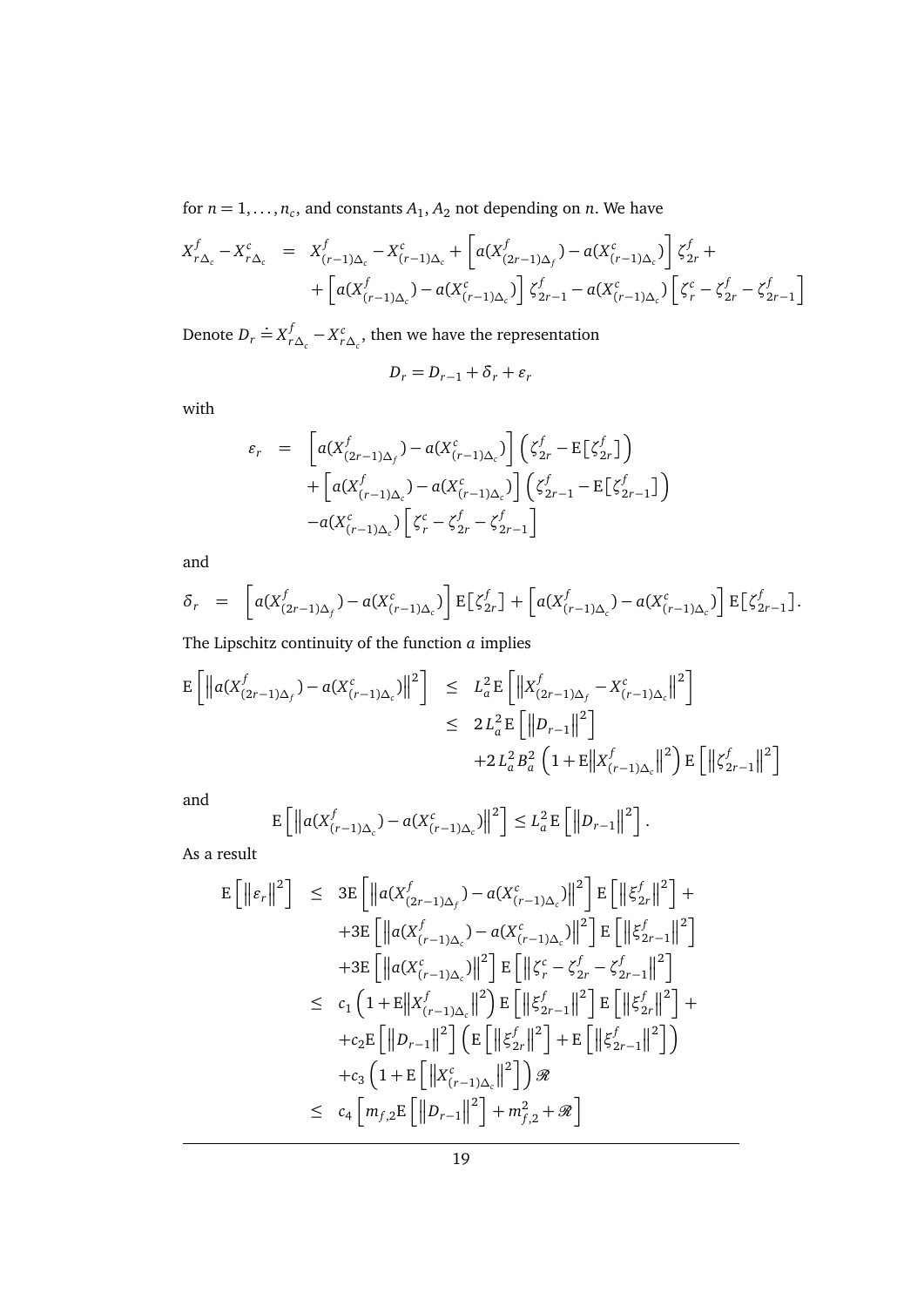for some constants  $c_1$ ,  $c_2$ ,  $c_3$ ,  $c_4$  and  $\mathcal{R} \doteq E\left[ \left\| \zeta_r^c - \zeta_{2r}^f + \zeta_{2r-1}^f \right\| \right]$  $\left\lfloor \frac{2}{2} \right\rfloor$ . Analogously

$$
\mathbb{E}\left[\left\|\delta_{r}\right\|^{2}\right] \leq c_{5}\left[m_{f,1}^{2}\mathbb{E}\left[\left\|D_{r-1}\right\|^{2}\right] + m_{f,1}^{2}m_{f,2}\right]
$$

for some  $c_5 > 0$ . Define

$$
M_r = \sum_{j=1}^r \varepsilon_j
$$

and note that  $M_r$  is martingale with respect to the filtration

$$
\mathscr{F}_r \doteq \sigma\left(X^f_{(2j-1)\Delta_f}, X^c_{(j-1)\Delta_c}, X^f_{(j-1)\Delta_c}, j \leq r\right), \quad r = 1, \ldots, n_c + 1.
$$

Hence the Doob inequality implies for any  $n \leq n_c$ :

$$
\mathbb{E}\left[\left\|\sup_{r=1,\dots,n} M_r\right\|^2\right] \leq \mathbb{E}\left[\left\|M_n\right\|^2\right] \n\leq c_6 m_{f,2} \sum_{j=1}^n \mathbb{E}\left[\left\|D_{j-1}\right\|^2\right] + c_6 n m_{f,2}^2 + c_6 n \mathcal{R}.
$$

So we have for  $\overline{D}_n \doteq \max_{j=1,\dots,n} D_j$ 

$$
E\left[\left\|\overline{D}_{n}\right\|^{2}\right] \leq 2 \cdot n \sum_{j=1}^{n} E\left[\left\|\delta_{j}\right\|^{2}\right] + 2 \cdot E\left[\left\|M_{n}\right\|^{2}\right]
$$
  

$$
\leq c_{7} \left(m_{f,2} + nm_{f,1}^{2}\right) \sum_{j=1}^{n} E\left[\left\|\overline{D}_{j-1}\right\|^{2}\right] + c_{7} n \left(m_{f,2}^{2} + nm_{f,1}^{2} m_{f,2} + \mathcal{R}\right)
$$

Finally a discrete version of Gronwall lemma (see Appendix) implies

$$
\mathbb{E}\left[\left\|\overline{D}_n\right\|^2\right] \leq c_8 n \left(m_{f,2}^2 + m_{f,1}^2 m_{f,2} + \mathcal{R}\right) \exp\left(c_7\left(n m_{f,2} + n^2 m_{f,1}^2\right)\right).
$$

## **6.2 PROOF OF PROPOSITION [6](#page-11-0)**

We aim to minimize

$$
\sum_{l=0}^{L} N_l \cdot (\delta_l^{-\alpha} + \Delta_l^{-1})
$$

subject to

$$
\min(\Delta_L, \, \delta_L^{3-\alpha}) \le \varepsilon, \quad \sum_{l=0}^L \frac{\Delta_l}{N_l} \le \varepsilon^2.
$$

We denote

$$
a_l = (\delta_l^{-\alpha} + \Delta_l^{-1}), \quad l = 0, ..., L.
$$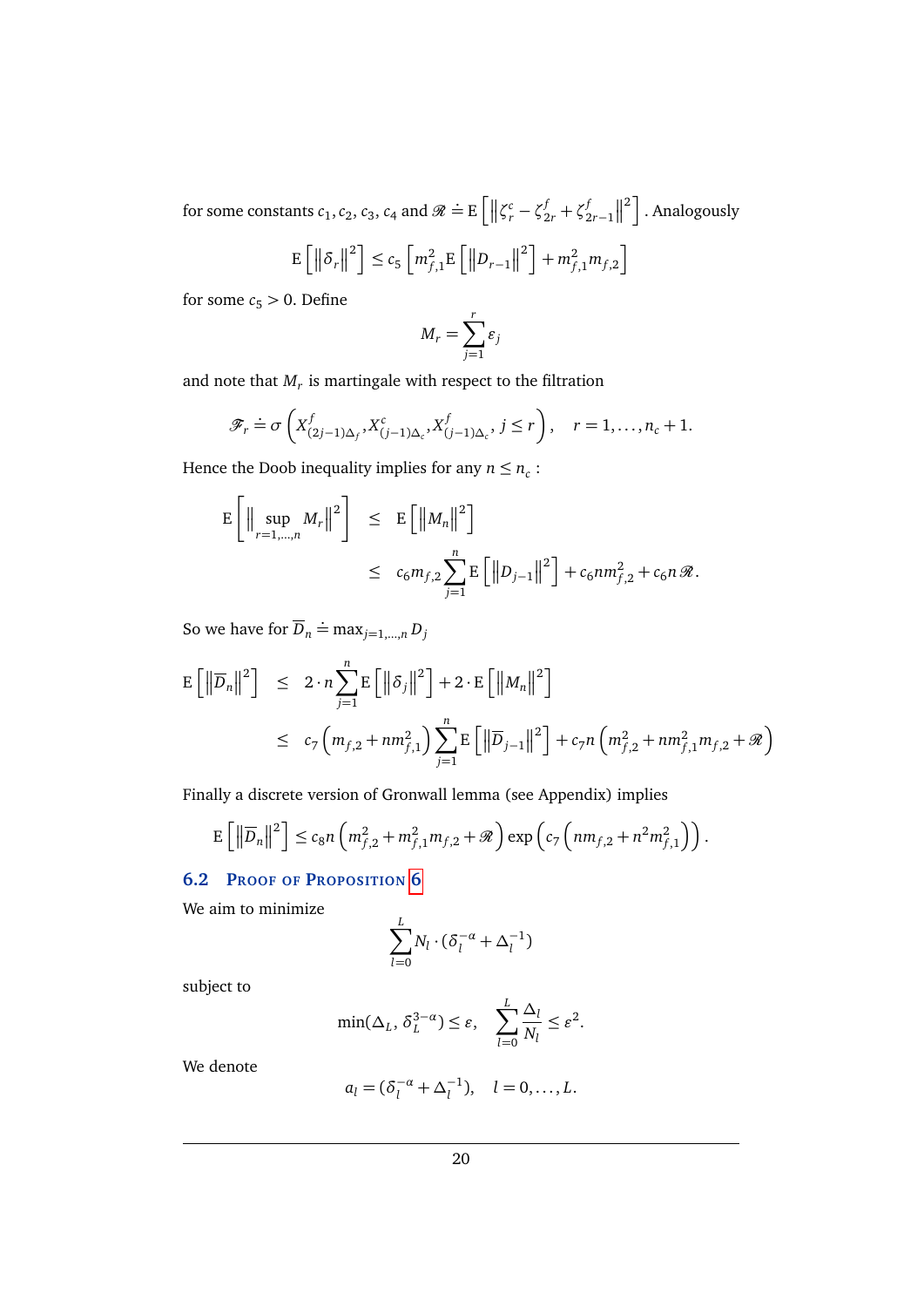From Lagrange principle we get

$$
a_l = -\lambda \cdot N_l^{-2} \cdot \Delta_l \implies N_l = \sqrt{(-\lambda) \cdot \Delta_l \cdot a_l^{-1}} \implies
$$
  

$$
\sum_{l=0}^L \frac{\Delta_l}{N_l} = \frac{1}{\sqrt{-\lambda}} \cdot \sum_{l=0}^L \frac{\Delta_l}{\sqrt{\Delta_l \cdot a_l^{-1}}} = \varepsilon^2 \implies \sqrt{-\lambda} = \varepsilon^{-2} \cdot \sum_{l=0}^L \sqrt{\Delta_l \cdot a_l} \implies
$$
  

$$
N_l = \sqrt{\Delta_l \cdot a_l^{-1}} \cdot \varepsilon^{-2} \cdot \sum_{l=0}^L \sqrt{\Delta_l \cdot a_l}
$$

So the cost has the representation

$$
\sum_{l=0}^{L} N_l \cdot a_l = \sum_{l=0}^{L} a_l \cdot \sqrt{\Delta_l \cdot a_l^{-1}} \cdot \varepsilon^{-2} \cdot \sum_{k=0}^{L} \sqrt{\Delta_k \cdot a_k}
$$

$$
= \varepsilon^{-2} \cdot \left( \sum_{l=0}^{L} \sqrt{\Delta_l \cdot a_l} \right)^2
$$

$$
= \varepsilon^{-2} \cdot \left( \sum_{l=0}^{L} \sqrt{1 + \frac{\Delta_l}{\delta_l^{\alpha}}} \right)^2
$$

According to the restrictions on the bias we have

$$
\Delta_L = M^{-L} = \varepsilon, \ \delta_L = \varepsilon^{\frac{1}{3-a}} = \Delta_L^{\frac{1}{3-a}}.
$$

We now consider two cases.

1. We set  $\delta_l = \varepsilon^{\frac{1}{3-\alpha}}$  constant on all the levels. Then the cost is bounded from above by

$$
\sum_{l=0}^{L} N_l \cdot (\delta_l^{-\alpha} + \Delta_l^{-1}) \preceq \varepsilon^{-2} \cdot \varepsilon^{-\frac{\alpha}{3-\alpha}} = \varepsilon^{-\frac{6-\alpha}{3-\alpha}}
$$

2. In the second case we will set

$$
\delta_l = \Delta_l^{\frac{1}{2-\alpha}}.
$$

Note, that  $\delta_L = \Delta_L^{\frac{1}{2-a}} < \Delta_L^{\frac{1}{3-a}}$ , so the bias condition is fulfilled. Then the overall cost

$$
\varepsilon^{-2} \cdot \left( \sum_{l=0}^{L} \sqrt{1 + \frac{\Delta_l}{\delta_l^{\alpha}}} \right)^2 \asymp \varepsilon^{-2} \cdot \left( \sum_{l=0}^{L} \sqrt{1 + \Delta_l^{1 - \frac{\alpha}{2 - \alpha}}} \right)^2
$$

$$
\asymp \varepsilon^{-2} \cdot \left( \sum_{l=0}^{L} \sqrt{1 + \Delta_l^{\frac{2 - 2\alpha}{2 - \alpha}}} \right)^2.
$$

Combining all the cases together we get the statement.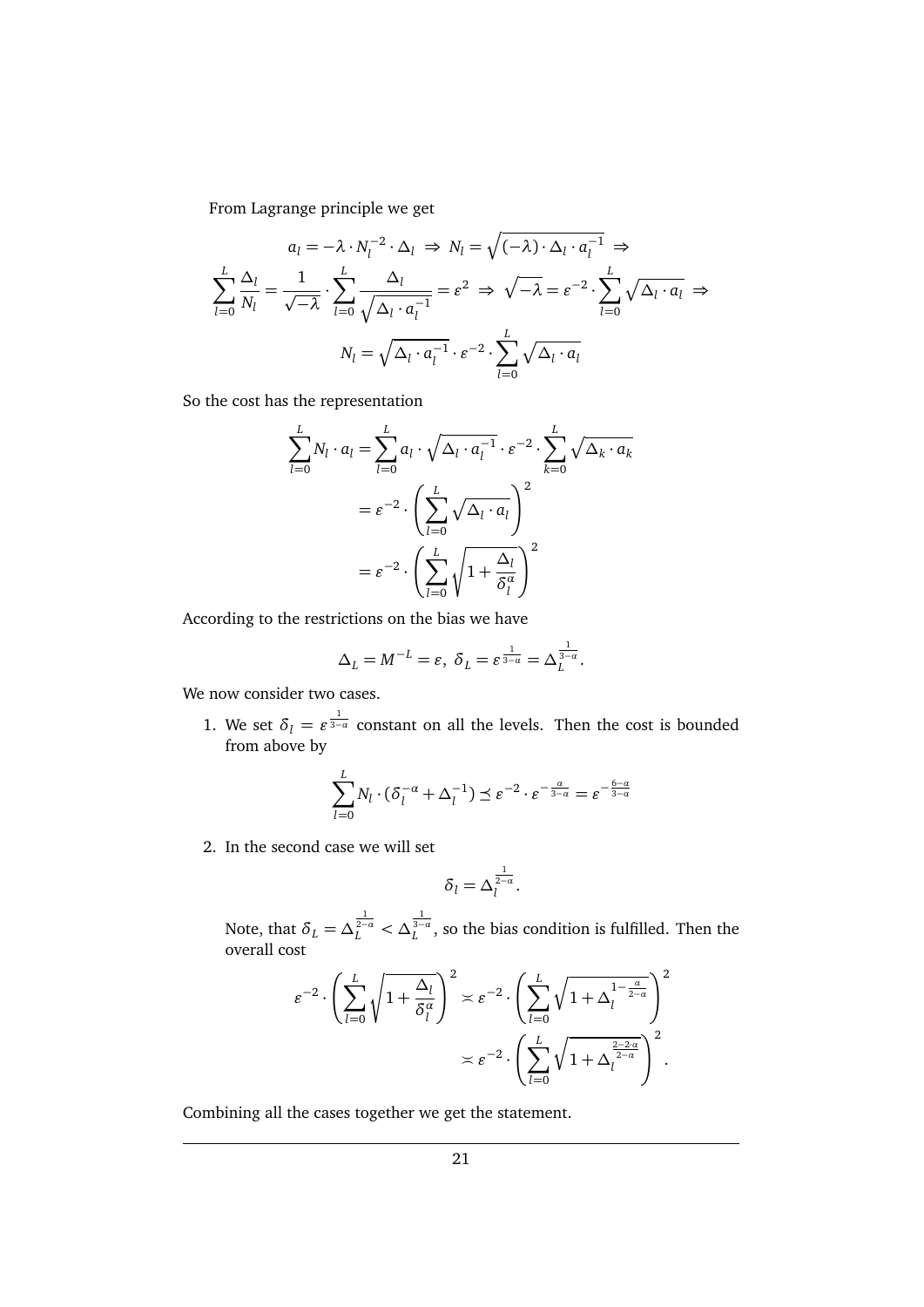# **7 APPENDIX**

**Lemma 8.** Let  $(y_n)$  and  $(g_n)$  be two nonnegative sequences and let  $c$  be a non*negative constant. If*

$$
y_n \leq c + \sum_{k=1}^n g_k y_k, \quad n \geq 0,
$$

*then*

$$
y_n \leq c \exp\left(\sum_{k=1}^n g_k\right).
$$

*Proof.* We have

$$
y_n \leq c + \sum_{0 \leq k < n} c g_k \prod_{k < j < n} (1 + g_j)
$$
\n
$$
= c + c \sum_{0 \leq k < n} \left[ \prod_{k \leq j < n} (1 + g_j) - \prod_{k+1 \leq j < n} (1 + g_j) \right]
$$
\n
$$
= c + c \left[ \prod_{0 \leq j < n} (1 + g_j) - \prod_{n+1 \leq j < n} (1 + g_j) \right]
$$
\n
$$
= c \prod_{0 \leq j < n} (1 + g_j)
$$
\n
$$
\leq c \exp \left( \sum_{0 \leq j < n} g_j \right).
$$

 $\Box$ 

# **REFERENCES**

- <span id="page-21-3"></span>[1] Søren Asmussen and Jan Rosiński. Approximations of small jumps of Lévy processes with a view towards simulation. *Journal of Applied Probability*, pages 482–493, 2001.
- <span id="page-21-0"></span>[2] Vlad Bally and Denis Talay. The Euler scheme for stochastic differential equations: error analysis with Malliavin calculus. *Mathematics and computers in simulation*, 38(1):35–41, 1995.
- <span id="page-21-1"></span>[3] Steffen Dereich et al. Multilevel Monte Carlo algorithms for Lévydriven sdes with gaussian correction. *The Annals of Applied Probability*, 21(1):283–311, 2011.
- <span id="page-21-2"></span>[4] Luc Devroye. *Non-uniform random variate generation*. Springer-Verlag, 1986.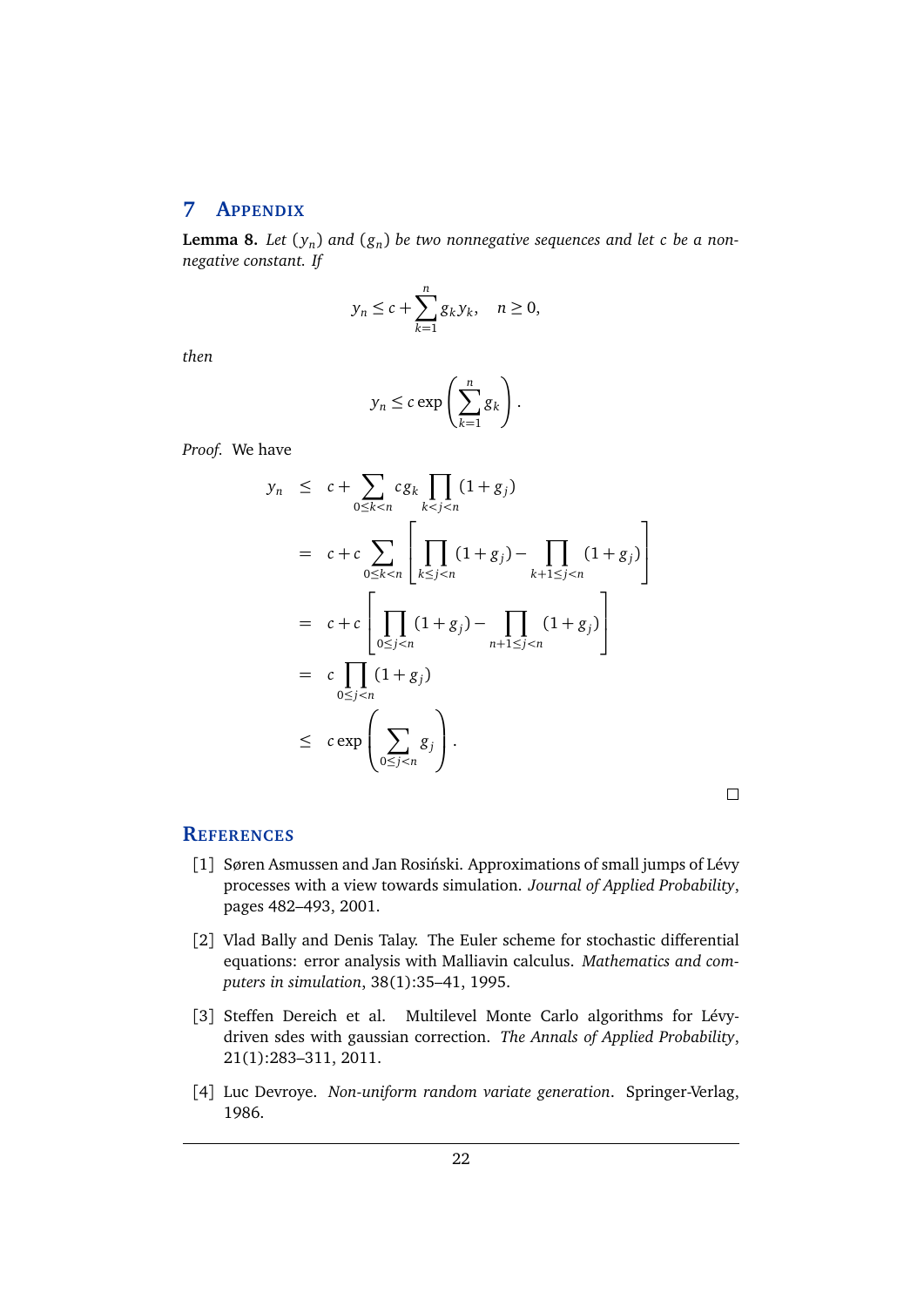- <span id="page-22-11"></span>[5] El Hadj Aly Dia et al. Error bounds for small jumps of Lévy processes. *Advances in Applied Probability*, 45(1):86–105, 2013.
- <span id="page-22-10"></span>[6] Nicolas Fournier. Simulation and approximation of Lévy-driven stochastic differential equations. *ESAIM: Probability and Statistics*, 15:233–248, 2011.
- <span id="page-22-0"></span>[7] Michael B Giles. Multilevel Monte Carlo path simulation. *Operations Research*, 56(3):607–617, 2008.
- <span id="page-22-3"></span>[8] Mike Giles and Yuan Xia. Multilevel Monte Carlo for exponential  $L \backslash \{e\}$ vy models. *arXiv preprint arXiv:1403.5309*, 2014.
- <span id="page-22-12"></span>[9] Paul Glasserman. *Monte Carlo methods in financial engineering*, volume 53. Springer, 2004.
- <span id="page-22-9"></span>[10] Jean Jacod, Thomas G Kurtz, Sylvie Méléard, and Philip Protter. The approximate euler method for Lévy driven stochastic differential equations. *Annales de l'Institut Henri Poincare (B) Probability and Statistics*, 41(3):523–558, 2005.
- <span id="page-22-2"></span>[11] Benjamin Jourdain and Arturo Kohatsu-Higa. A review of recent results on approximation of solutions of stochastic differential equations. In *Stochastic Analysis with Financial Applications*, pages 121–144. Springer, 2011.
- <span id="page-22-4"></span>[12] Shigeo Kusuoka. Approximation of expectation of diffusion processes based on Lie algebra and Malliavin calculus. In *Advances in mathematical economics*, pages 69–83. Springer, 2004.
- <span id="page-22-5"></span>[13] Terry Lyons and Nicolas Victoir. Cubature on Wiener space. *Proceedings of the Royal Society of London. Series A: Mathematical, Physical and Engineering Sciences*, 460(2041):169–198, 2004.
- <span id="page-22-7"></span>[14] Mariko Ninomiya and Syoiti Ninomiya. A new higher-order weak approximation scheme for stochastic differential equations and the Runge–Kutta method. *Finance and Stochastics*, 13(3):415–443, 2009.
- <span id="page-22-6"></span>[15] Syoiti Ninomiya and Nicolas Victoir. Weak approximation of stochastic differential equations and application to derivative pricing. *Applied Mathematical Finance*, 15(2):107–121, 2008.
- <span id="page-22-1"></span>[16] Eckhard Platen and Nicola Bruti-Liberati. *Numerical solution of stochastic differential equations with jumps in finance*, volume 64. Springer, 2010.
- <span id="page-22-8"></span>[17] Philip Protter, Denis Talay, et al. The euler scheme for Lévy driven stochastic differential equations. *The Annals of Probability*, 25(1):393–423, 1997.